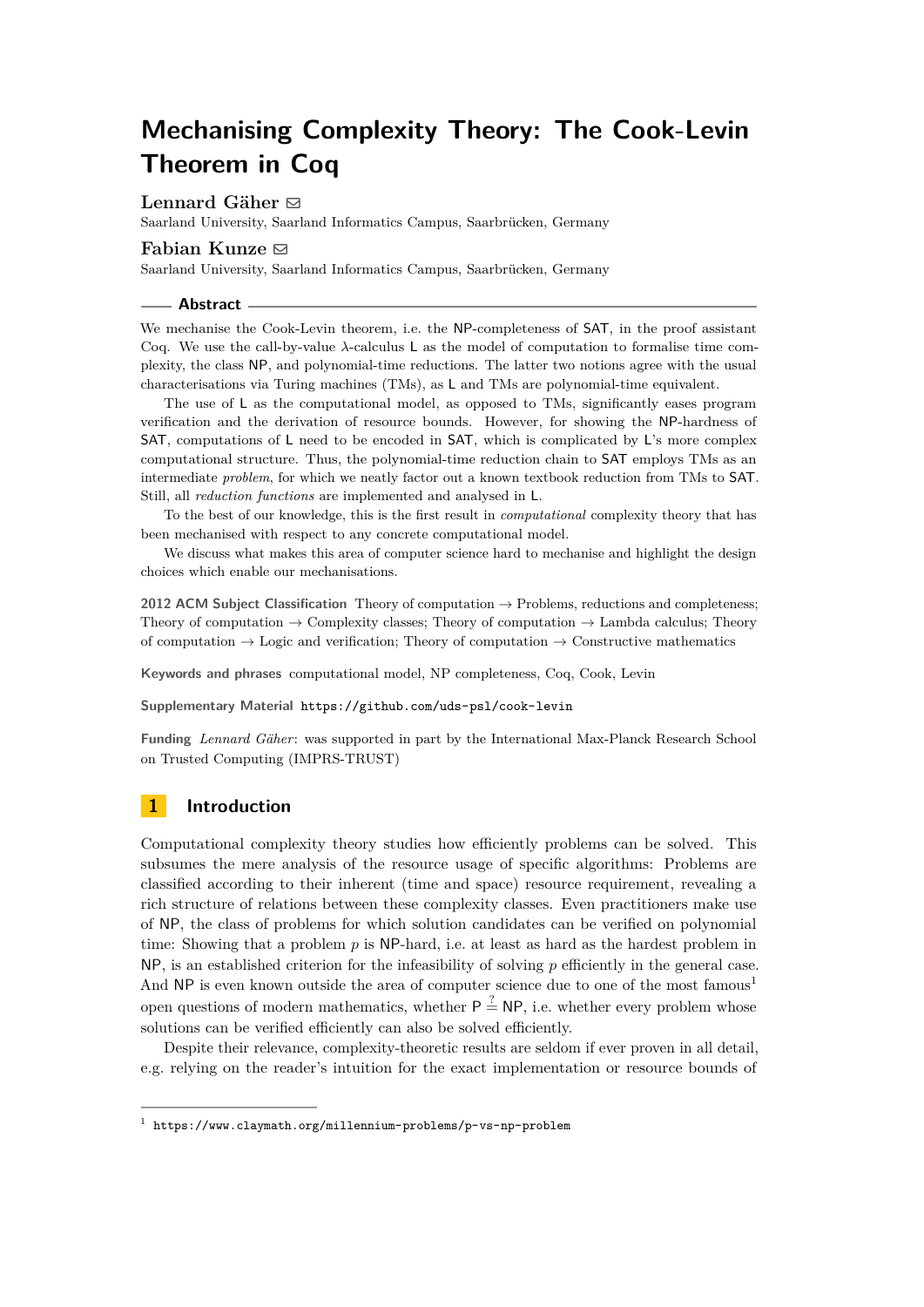algorithms. While computability-theoretic results have been successfully mechanised in proof assistants [\[15,](#page-16-0) [6,](#page-16-1) [24\]](#page-17-0), few mechanisations of even basic complexity theory are available. For computability theory, *synthetic* approaches [\[9,](#page-16-2) [4\]](#page-16-3) have proved successful, by avoiding the use of an explicit computational model and relying on the fact that all functions definable in constructive theories such as Coq's are computable. Many results in *computational complexity theory*, on the other hand, inherently require proofs with respect to a concrete model of computation, for two reasons: First, the resource analysis of "programs" needs to be carried out with a *reasonable* resource model that is connected to the definitions of complexity classes, which rules out a synthetic approach. Secondly, many *structural* results involve universal quantifications over problems in certain complexity classes, necessitating the use of properties of an underlying computational model. For instance, showing that a problem *p* is NP-complete requires proving that *all* problems *q* verifiable in polynomial-time reduce to *p* in polynomial time. Thus, the essential requirements for mechanising complexity theory are to be able to program in a model of computation and to use properties of it.

**Related Work** Past mechanisations of computational complexity theory have usually either assumed an abstract computational model satisfying certain conditions, but have not proved the existence of such a model, or have focused on merely proving functional correctness of constructions from complexity theory, without connecting the result to a cost model proved reasonable.

Asperti [\[2,](#page-16-4) [1\]](#page-16-5) axiomatically proves the hierarchy theorems and Borodin's gap theorem in the setting of *reverse complexity theory* using the proof assistant Matita, in an effort to determine the minimal assumptions on a computational model needed to obtain the theorems.

Gamboa and Cowles [\[17\]](#page-17-1) verify the construction of the Cook-Levin theorem for Turing machines in ACL2. They define functions counting the steps taken by their implementation, and, without any computational model, cannot establish any connection to the class NP.

Other attempts [\[13\]](#page-16-6) have been made at mechanising basic complexity theory using Turing machines (TMs) as the computational model. Forster et al. [\[13\]](#page-16-6) implement a multi-tape to single-tape Turing machine compiler and a universal Turing machine, both with polynomial time overhead and constant-factor space overhead. They conclude, after implementing a framework for programming TMs consisting of 19K lines of Coq code, that 'TMs as model of computation are inherently infeasible for the formalisation of any computability or complexity theoretic result', owing to the non-compositionality and low-level structure of TMs. Instead, they conjecture that using a *λ*-calculus as model of computation may prove more successful.

**Key Idea:** L **for Complexity Theory** We follow the idea of using a *λ*-calculus and choose the call-by-value  $\lambda$ -calculus L [\[15\]](#page-16-0) as our model of computation. One big overhead of mechanised complexity theory is the verification and resources analyse of algorithms in the model of computation. It is simple to compositionally program in L since inductive datatypes and recursive functions can be encoded systematically, similar to functional programming languages. We use the certifying extraction mechanism from Coq to L by Forster and Kunze [\[10\]](#page-16-7) to prove computability and semi-interactively deduce the running time of algorithms. This allows us to program and verify algorithms using the usual comforts of Coq, automatically establish computability in L, and derive resource bounds in Coq almost completely without descending into the computational model.

L has been shown to be a *reasonable* computational model [\[11\]](#page-16-8), in the sense of the invariance thesis of Slot and van Emde Boas [\[27\]](#page-17-2): TMs and L can simulate each other with a polynomial overhead in time and a constant-factor overhead in space for decision problems. Thus, one obtains the same polynomial-time complexity classes for L as for TMs, which justifies using L for the mechanisation of complexity theory. The two key requirements for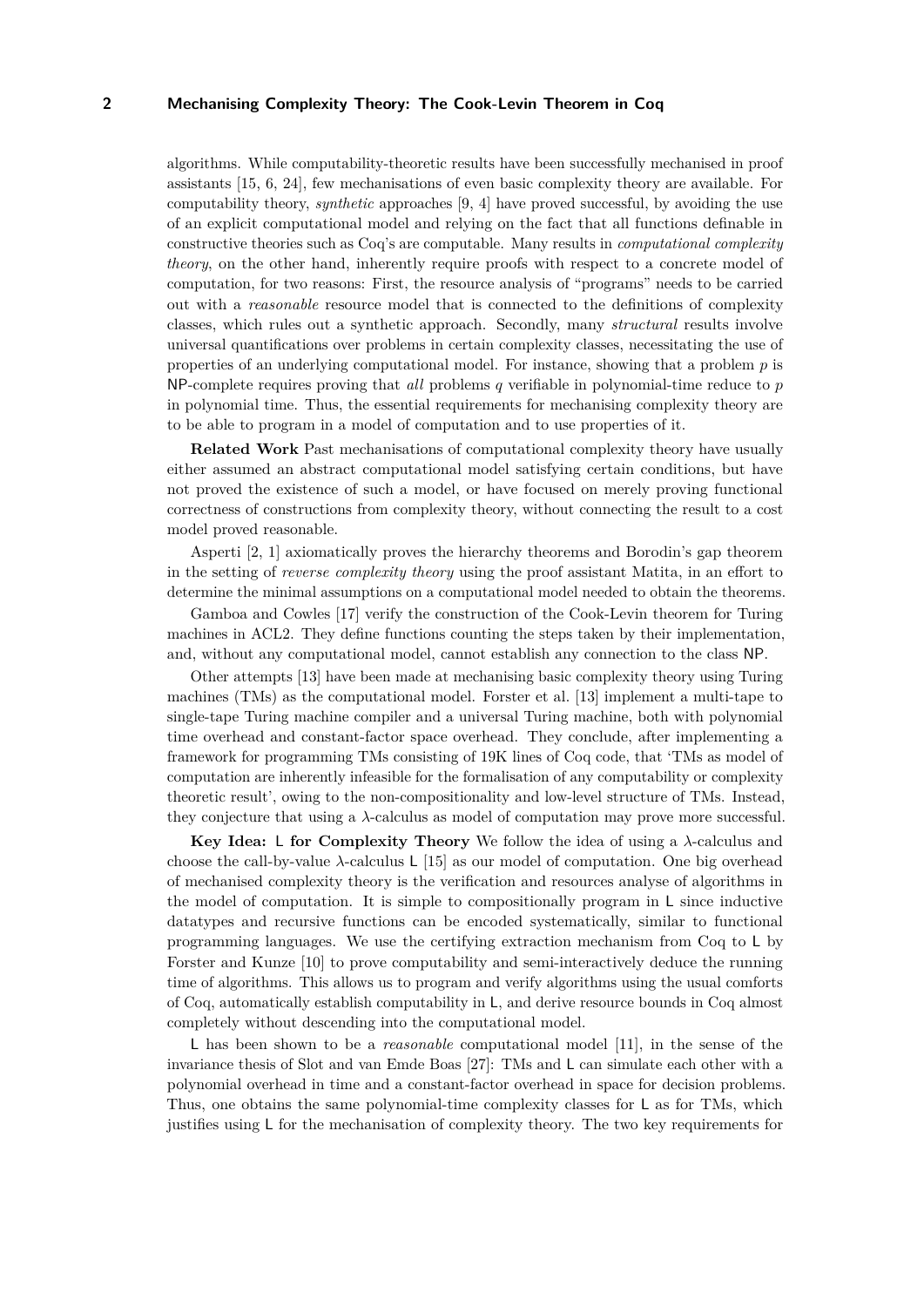mechanising *structural* results are thus elegantly satisfied by L.

**Overview** In this paper, we formalise the basics of polynomial-time complexity theory for L, namely the classes P and NP, as well as the notions of NP-hardness and NP-completeness.

As a first example of using L for complexity theory, we mechanise the popular Cook-Levin theorem in Coq. This theorem essentially founded the class of NP-complete problems when it was independently discovered by Cook [\[7\]](#page-16-9) and Levin [\[22\]](#page-17-3) in 1971. In the formulation by Cook, the satisfiability problem of Boolean formulas SAT is shown NP-complete.

The importance of the Cook-Levin theorem lies not in proving that *specifically* SAT is NP-complete, but that a *natural*, *machine-independent* problem is NP-complete. Once such a problem *p* has been shown to be NP-complete, it is relatively easy to derive NP-completeness of other problems by reduction from *p*.

In contrast, in any machine model one can usually define a *generic* NP*-complete problem* which is machine-dependent and usually straightforward to prove NP-complete. Essentially, the existence of an input accepted by a polynomial-time-verifier is reformulated as a problem on triples of a program (the verifier), a size bound, and a time bound.

Usually, the proof of the Cook-Levin theorem proceeds by reduction from a generic problem. Specifically, for L this would require us to encode the computation of L-terms using Boolean formulas. As *λ*-calculi have a very much non-local computational structure due to variable binding, formally verifying a direct encoding seems intractable.

On the other hand, encodings of TMs are conceptually simple (though still technically challenging): single-tape TMs can only locally change a constant amount of data in each step of computation. Therefore, we use TMs as an intermediate problem: L is encoded using TMs (employing previous related mechanisations [\[13,](#page-16-6) [12\]](#page-16-10)) and in turn TMs are encoded as Boolean formulas. The expressivity of TMs seems better-suited than Boolean formulas for an encoding of L-computations. The full reduction is still computed and analysed in L. TMs serve only as an intermediate construct.

Definitions, lemmas, and theorems in this document are hyperlinked with the documentation of the Coq development; the links are marked by the symbol  $\blacktriangleright$ .

**Contribution** In summary, our contributions are as follows:

- **1.** We mechanise the theory of polynomial-time complexity for L, in particular the notions of polynomial-time computability, NP, NP-hardness, and NP-completeness,
- **2.** and provide the first mechanisation of a *structural* result in complexity theory, namely the Cook-Levin theorem, that includes a running time analysis with respect to the reasonable computational model L, without any axioms.
- **3.** Our reduction from Turing machines to SAT neatly factorises and formalises a textbook proof by Sipser [\[26\]](#page-17-4).
- **4.** We have developed techniques and automation to make time resource analyses on top of the L extraction framework [\[10\]](#page-16-7) more feasible.

**Structure** Section [2](#page-3-0) introduces notation and type-theoretic preliminaries, as well as the most important aspects of TMs. We then continue with a detailed account of our basic complexity definitions in Section [3.](#page-3-1) Section [4](#page-5-0) contains a high-level overview of the reduction and the involved problems. Section [5](#page-7-0) and Section [6](#page-9-0) elaborate on some details of the reductions. Section [7](#page-13-0) gives a general overview of the mechanisation and in particular the mechanisation of resource analyses. Finally, we discuss our results and future work in Section [8.](#page-15-0)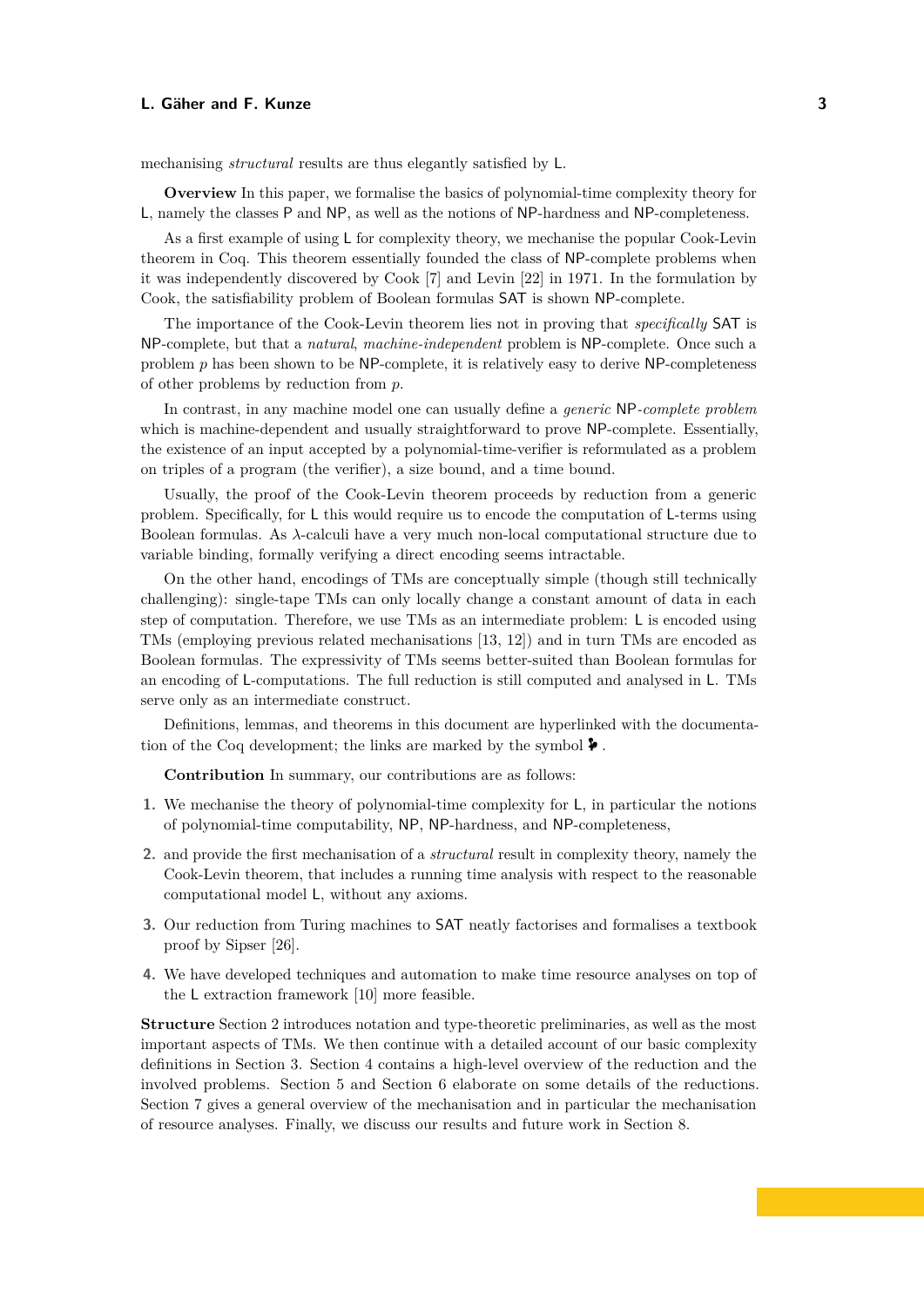# <span id="page-3-0"></span>**2 Preliminaries**

We work in a constructive type theory with inductive types and an impredicative universe of propositions P as implemented in Coq.

The basic inductive types we use are the Booleans  $\mathbb{B} ::=$  true | false, the unit type  $\mathbb{1} ::= ()$ , the natural numbers  $\mathbb{N} ::= 0 | S_n$  for  $n : \mathbb{N}$ , product types  $X \times Y$ , and sum types  $X + Y$ .  $\pi_1$  and  $\pi_2$  denote the projections out of the product type. Given a type *X*, we further define options  $\mathcal{O}(X) ::= \emptyset | [x]$  and lists (or strings)  $X^* ::= [] | x :: A$  for  $x : X$  and *A* : *X*<sup>∗</sup>. On lists we employ the standard notation for membership *x* ∈ *A*, inclusion  $A \subseteq B$ , concatenation  $A + B$ , and length |*A*|. The notation  $A[i, j]$  is used to denote the sublist of *A* from positions *i* to *j* (inclusive), possibly having less than  $j - i + 1$  elements if the indices are (partially) invalid. [*a, b*] denotes the list of numbers between *a* and *b* (inclusive, possibly empty).  $\begin{bmatrix} f & a \end{bmatrix} a \in A$  is the list obtained by mapping  $f$  over  $A$ .

We say that a type X is discrete if there is a function  $X \to X \to \mathbb{B}$  deciding equality. We say that a type  $X$  is finite if it is discrete and there is an exhaustive list of elements  $[x_0, \ldots, x_n]$ . In this case, we may write  $\{x_1, \ldots, x_n\}$  for *X*. In particular, we will use the letters  $\Sigma$ ,  $\Gamma$  to denote finite types representing alphabets.

**Turing Machines** We use the formalisation of deterministic, two-sided infinite TMs by [\[3\]](#page-16-11) and the mechanisation by [\[13\]](#page-16-6). Unlike standard presentations, the tape alphabet  $\Sigma$ does not feature a distinguished blank symbol. Although we make use of multi-tape machines, for this exposition we restrict our attention to single-tape machines. We assume a type of tapes  $\mathsf{Tape}_\Sigma$  $\mathsf{Tape}_\Sigma$  $\mathsf{Tape}_\Sigma$  with operations  $\mathsf{left}^\bullet, \mathsf{right}^\bullet : \mathsf{Tape}_\Sigma \to \Sigma^*$  $\mathsf{left}^\bullet, \mathsf{right}^\bullet : \mathsf{Tape}_\Sigma \to \Sigma^*$  $\mathsf{left}^\bullet, \mathsf{right}^\bullet : \mathsf{Tape}_\Sigma \to \Sigma^*$  $\mathsf{left}^\bullet, \mathsf{right}^\bullet : \mathsf{Tape}_\Sigma \to \Sigma^*$  $\mathsf{left}^\bullet, \mathsf{right}^\bullet : \mathsf{Tape}_\Sigma \to \Sigma^*$  giving the parts of the tape left and right of the head, as well as [current](https://uds-psl.github.io/cook-levin/website/Undecidability.TM.TM.html#current)<sup>\*</sup>:  $\text{Tape}_{\Sigma} \to \mathcal{O}(\Sigma)$  yielding an optional symbol under the head.  $|tp|^{\bullet}$  $|tp|^{\bullet}$  $|tp|^{\bullet}$  denotes the number of symbols on a tape *tp*.

A Turing Machine  $M$ :  $TM_{\Sigma}^{\bullet}$  $TM_{\Sigma}^{\bullet}$  is a tuple  $(Q, q_0, \delta, \text{halt})$  consisting of a finite type of states *Q*, an initial state  $q_0$ , a transition function  $\delta: Q \times \mathcal{O}(\Sigma) \to Q \times \mathcal{O}(\Sigma) \times$  Move, where [Move](https://uds-psl.github.io/cook-levin/website/Undecidability.TM.TM.html#move)<sup>\*</sup> ::= L | N | R, and a function determining the halting states. A [configuration](https://uds-psl.github.io/cook-levin/website/Complexity.NP.SAT.CookLevin.Subproblems.TM_single.html#sconfig)<sup>\*</sup> is a pair  $(q, tp)$  $(q, tp)$  $(q, tp)$  of a state and a tape. We use the notation  $(q, tp) \succ (q', tp')$ for configuration changes according to  $\delta$  and write  $(q, tp) \triangleright^{ \leq t} (q', tp')$  for  $\leq t$  steps where additionally  $\mathsf{halt}(q') = \mathsf{true}.$ 

## <span id="page-3-1"></span>**3 Polynomial-Time Complexity Theory in** L

L [\[15\]](#page-16-0), the underlying model of computation in this work, is a standard untyped *λ*-calculus with weak call-by-value reduction ≻. This section presents the relevant definitions for L and the definitions of standard notions of polynomial-time complexity theory, adapted to L as the computational model.

Its terms  $s, t$ : Ter ::=  $x \mid \lambda x. t \mid s \ t$  feature lambda abstractions and applications (the formalisation uses de-Bruijn indices instead of named variables). We use ∥*s*∥ to denote the (syntactic) size of a term *s*. The reduction relation  $\succ$  is uniformly confluent [\[16\]](#page-16-12), meaning that each reduction path to a normal form has the same length. This allows us to speak about *the* number of steps that a terminating term takes. Many types *X* can be encoded as L-terms by defining an encoding function  $\Gamma: X \to \mathsf{L}$ . Inductive first-order datatypes (like Peano numbers and lists) can be represented systematically using the Scott encoding [\[15,](#page-16-0) [23,](#page-17-5) [20\]](#page-17-6), to which we will default from now on.

The following definitions that are parametric over types *X, Y* have the implicit requirement that these types are L-encodable. Note that whenever using a notion from this section, the precise encoding used is an important part of the statement, e.g. the addition of binary numbers can be performed more efficiently than the addition on a unary encoding.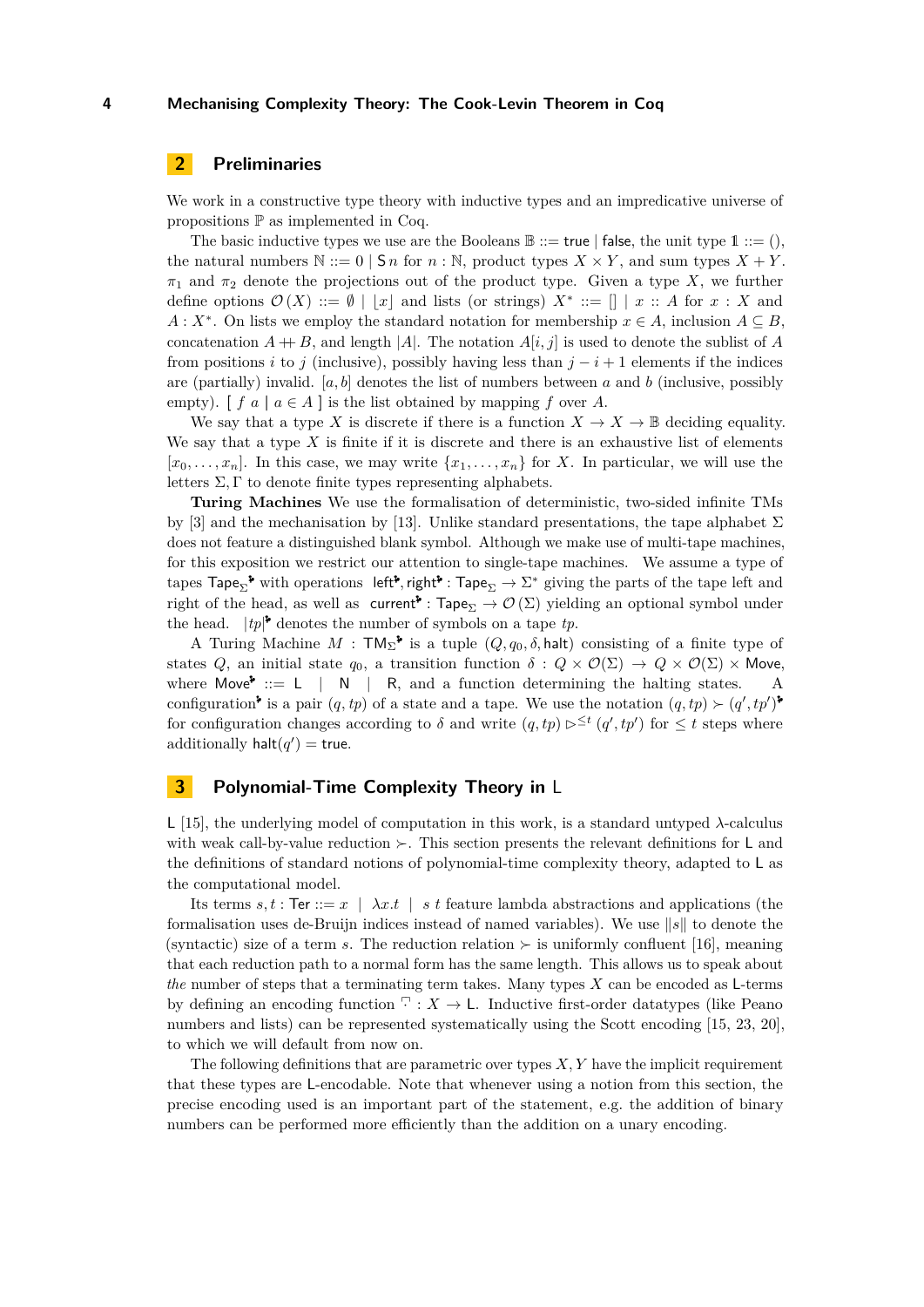As the time measure, we use the number of *β*-reduction steps to a normal form, which has been shown to be a reasonable computational model [\[5\]](#page-16-13). Forster and Kunze [\[10\]](#page-16-7) have mechanised a notion of L-computability with running time for meta-level functions that can be encoded as L-terms. We refer to this work, and use this notion slightly informally here.

▶ **Definition 1** (Polynomial Boundedness)**.** *We say that a function f* : N → N *is polynomial if there exists*  $k : \mathbb{N}$  *such that for sufficiently large n, we have*  $fn \leq k \cdot n^k$ . We say that a *function*  $q : \mathbb{N} \to \mathbb{N}$  *is polynomially bounded if there exists a monotonic, polynomial function f with*  $\forall x. g(x) \leq f(x)$ *.* 

The monotonicity requirement in the definition eases formal reasoning by allowing rewriting in the function argument.

<span id="page-4-0"></span>**P** [Definition 2](https://uds-psl.github.io/cook-levin/website/Complexity.Complexity.Definitions.html#polyTimeComputable) (Polynomial-time Computability). *A function*  $f: X \rightarrow Y$  *is polynomial-time computable, if there exists*  $t : \mathbb{N} \to \mathbb{N}$  *such that* 

- $f$  *is*  $\textsf{L-computable}$  *in time*  $\lambda x.t$   $\|\bar{x}\|$ ,
- *t is polynomially bounded, and*
- *the result size is polynomially bounded by the input size, i.e. there is a polynomial p with*  $\sim$  $||[f \ x^{\rceil}|| \leq p||[x^{\rceil}]].$

We use the term size of the (Scott) encoding,  $\|\cdot\|$ , as the input size of computations. Note that the last requirement of Definition [2](#page-4-0) is non-standard: For TMs, this condition holds automatically due to the known "time-bounds-space" lemma of TMs, while for L, a computation can produce terms of a size exponential in the number of reduction steps [\[11\]](#page-16-8).

**P** [Definition 3](https://uds-psl.github.io/cook-levin/website/Complexity.Complexity.NP.html#inP) (P). A decision problem  $p: X \to \mathbb{P}$  can be decided in polynomial time, written  $p \in \mathsf{P}$ , if there exists  $f: X \to \mathbb{B}$  such that f is polynomial-time computable and f decides p. *i.e.*  $p \ x \leftrightarrow f \ x = \text{true} \ for \ all \ x.$ 

We define NP using the well-known characterisation via deterministic certificate verifiers [\[25,](#page-17-7) p. 181], instead of e.g. extending L to support non-deterministic computations.

**P** [Definition 4](https://uds-psl.github.io/cook-levin/website/Complexity.Complexity.NP.html#inNP) (NP). A decision problem can be verified in polynomial time, written  $p \in \mathbb{NP}$ , *if there exists a verifier relation*  $R: X \to \text{Ter} \to \mathbb{P}$  and a certificate size bound  $f: \mathbb{N} \to \mathbb{N}$ *such that*

- **1.**  $\lambda(x, y) \cdot R \cdot x \cdot y$  *is polynomial-time decidable (we call this decider verifier),*
- **2.** *R x y implies p x,*
- **3.** *p x implies*  $R$  *x y for some y with*  $||\overline{y}|| \leq fx$ *, and*
- **4.** *f is polynomially bounded.*

Note that this definition (unlike [\[25\]](#page-17-7)) does not require the verifier to reject certificates which are too large, i.e. exceed the polynomial bound. This simplifies the verifier relation and implementation in formalised NP-containment proofs, as properties on the logical level of *R* are less tedious than implementing more tests in the function. Moreover, this definition only allows L-terms as certificates. This simplifies the formalisation in places where NPcontainment is an assumption (e.g. when proving NP-hardness), as otherwise one would need to spell out requirements on the certificate type, like efficient enumerability, of the definition of NP.

In the other direction, when establishing  $NP$ -containment, a [generalisation](https://uds-psl.github.io/cook-levin/website/Complexity.Complexity.NP.html#inNP_intro)<sup>\*</sup> allows any type *Y* for certificates, as long as its encoding is injective and decodable in polynomial time.

Finally, the notion of polynomial-time reducibility enables us to define the two crucial notions relating problems to NP.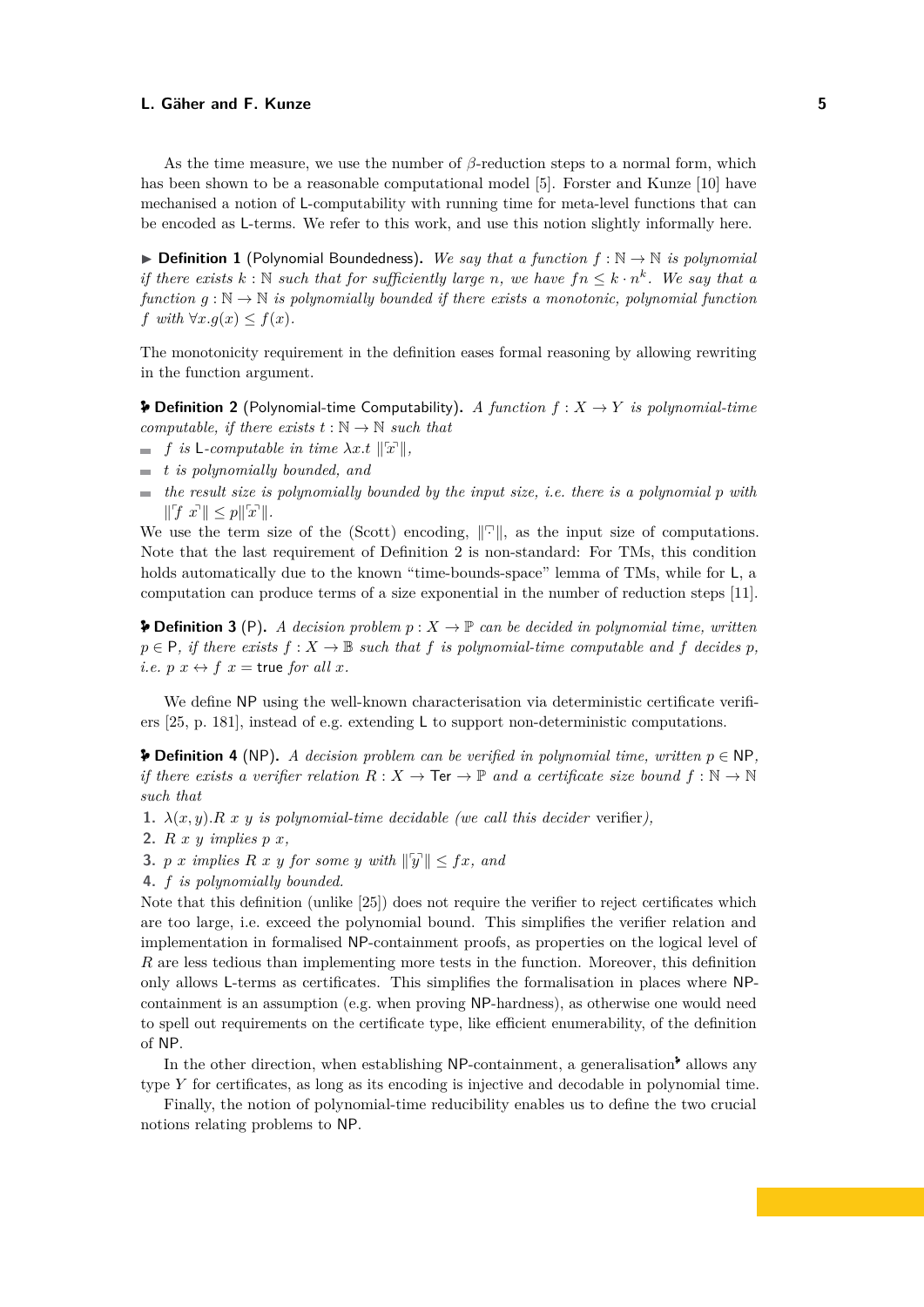<span id="page-5-1"></span>

**Figure 1** Chain of reductions from GenNP to SAT.

**[Definition 5](https://uds-psl.github.io/cook-levin/website/Complexity.Complexity.NP.html#reducesPolyMO)** (Polynomial-time Many-one Reductions)**.** *A problem p* : *X* → P *reduces to*  $q: Y \to \mathbb{P}$  *in polynomial-time, written*  $p \leq_{\mathfrak{p}} q$ *, if there exists a polynomial-time computable function*  $f: X \to Y$  *such that*  $p x \leftrightarrow q(fx)$ *.* 

**P** [Definition 6](https://uds-psl.github.io/cook-levin/website/Complexity.Complexity.NP.html#NPComplete) (Hardness and Completeness). *A problem*  $p : X \to \mathbb{P}$  *is* NP*[-hard](https://uds-psl.github.io/cook-levin/website/Complexity.Complexity.NP.html#NPhard)<sup>\*</sup> if for all problems*  $q \in \mathsf{NP}$ ,  $q \leq_p p$ *. If additionally*  $p \in \mathsf{NP}$ *, then*  $p$  *is*  $\mathsf{NP}$ *[-complete](https://uds-psl.github.io/cook-levin/website/Complexity.Complexity.NP.html#NPcomplete)*.

The standard closure properties hold, enabling reductions as a useful tool:

▶ **Lemma 7.**

**[1.](https://uds-psl.github.io/cook-levin/website/Complexity.Complexity.NP.html#red_inNP)** *<sup><i>i*</sup></sup> *If*  $p \in \mathbb{NP}$  *and*  $q \leq_p p$ *, then*  $q \in \mathbb{NP}$ *.* [2.](https://uds-psl.github.io/cook-levin/website/Complexity.Complexity.NP.html#red_NPhard) *If p* is NP-hard and  $p \leq_p q$ *, then q* is NP-hard.  $3.\bullet \preceq_{p}$  $3.\bullet \preceq_{p}$  *is a pre-order.* 

## <span id="page-5-0"></span>**4 Overview of the Reduction**

The hard part of proving the Cook-Levin theorem is the NP-hardness proof of SAT, on which we focus in this paper. For this, we construct a polynomial-time many-one reduction from a generic problem, which can be easily shown NP-hard, to SAT. Our reduction factorises in several intermediate problems, of which we give a brief overview in this section. For the most interesting parts, we give more technical details in Sections [5](#page-7-0) and [6.](#page-9-0)

It turns out that for different models of computation, so-called *generic* NP*-hard problems* are of interest in this reduction chain: They ask the question whether, for the input triple  $(\mathcal{P}, k, t)$ : Prog  $\times \mathbb{N} \times \mathbb{N}$ , there is a certificate *c* such that the program  $\mathcal{P}$  halts on input *c* in no more than *t* time steps and such that *k* bounds the size of *c*. The exact notions of programs, inputs, size, and time differ per concrete model of computation. The generic problem for L can be shown NP-hard quite easily, as its definition lines up nicely with NP.

Our full reduction chain can be divided into two segments (Figure [1\)](#page-5-1): First we reduce the generic NP-hard problem for L to a generic NP-hard problem for (single-tape) TMs. In a second step, single-tape TMs are encoded as Boolean formulas. While this second step closely follows the idea of a common textbook construction [\[26\]](#page-17-4), our proof neatly separates different aspects of the construction into different reductions. One important detail is that L is used to *implement* all the reduction functions, as mentioned earlier. The reason for still having TMs as an intermediate problem is that their computational structure is much more local than that of L, simplifying the encoding as a formula.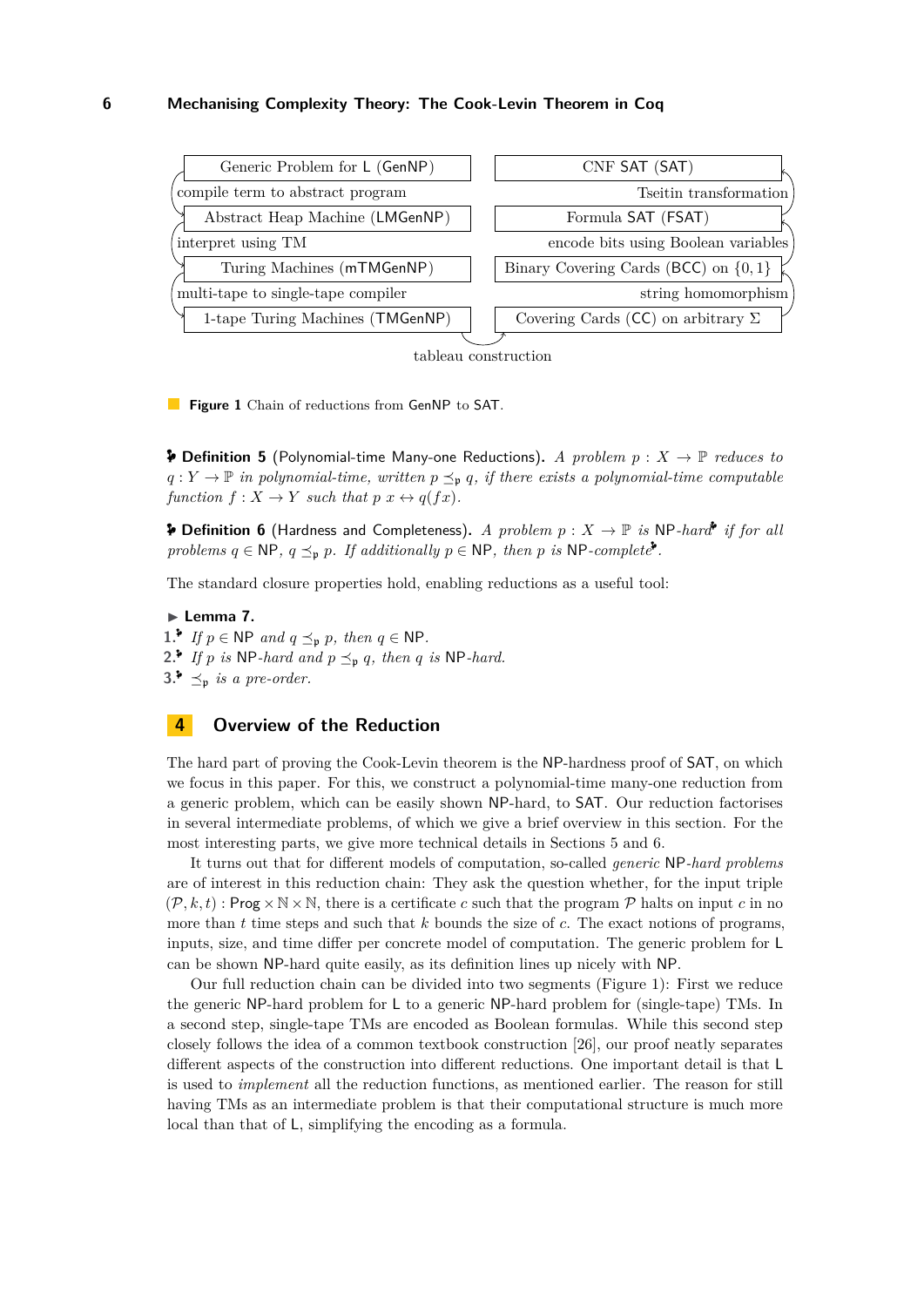#### **Generic Problem for** L

The generic problem for  $\mathsf{L}$ , GenNP, asks, for the input triple  $(s, k, t)$ , whether there exists a list of Booleans *bs*, the certificate, such that (1) the term *s* applied to the encoding  $\bar{b}s^{\bar{}}$  halts in no more than *t* steps and (2) the encoding of *bs* is smaller than *k*. The definition of NP allows to easily establish NP-hardness of this problem, see Section [5.](#page-7-0)

Instead of directly reducing the generic problem for L to TMs, we employ an *abstract heap machine* as an intermediate step: It is a stack machine for L that has built-in structure sharing due to the use of closures and an explicitly modelled heap, similar to the one used by Forster et al. [\[11\]](#page-16-8). The reduction from GenNP to the generic problem for this abstract machine, LMGenNP, uses the fact that the abstract machine implements L with a linear factor overhead.

#### **Reducing to Turing Machines**

The next step is to encode the heap machine using a multi-tape TM, for which we use the interpreter by Forster et al. [\[12\]](#page-16-10). The TM (i.e. state space and transition function) produced by the translation is fixed, i.e. this is an interpreter, not a compiler.

The most difficult part here is that the generic problem for multi-tape TMs, mTMGenNP, uses an arbitrary tape as certificates, while the L-problems use a list of Booleans. Therefore, we need to define and verify a TM that performs some preprocessing: Each possible TMencoding of an L-encoding of a list of Booleans must be the result of this TM on some tape, and this TM never produces something that does not encode a Boolean list.

We now use an existing translation from multi-tape to single-tape TMs [\[13\]](#page-16-6) to reduce from mTMGenNP to the generic problem for single-tape TMs, TMGenNP: Instances are dependent tuples  $(\Sigma, M : TM, in : \Sigma^*, k : \mathbb{N}, t : \mathbb{N})$ , where  $\Sigma$  is a finite tape alphabet and M is a (two-sided) single-tape machine over Σ. An instance is a yes-instance if there exists a certificate  $cert : \Sigma^*$  with  $|cert| \leq k$  such that *M* halts on  $in + cert$  in  $\leq t$  steps.

#### **Reducing to** SAT **using Covering Cards**

For the reduction from TMGenNP to a Boolean formula, we follow the textbook proof by Sipser [\[26\]](#page-17-4) at a high level. The key idea is to make use of the well-known "time-bounds-space" fact for TMs. From the fixed input part *in*, the maximum certificate size *k*, and the time bound *t* we can determine a maximum amount of space *s* the TM may use. All of the machine's computation can be layed out in a tableau of  $t + 1$  lines and width  $s$ , with each line representing one configuration of the machine and each cell containing an encoding of a tape symbol or the state, see Figure [2.](#page-7-1) We need a special blank symbol  $\Box$  filling the space not currently in use by the TM. The state symbol, initially  $q_0^{\perp}$ , not only contains the state  $q_0$  but also marks the head's position and contains the current symbol under the head. Eventually, this tableau determines the layout of the Boolean formula.

Exploiting the local computational structure of TMs, we constrain succeeding lines of the tableau locally with *covering cards* of 3 by 2 symbols to enforce valid configuration changes. At each possible offset of two succeeding lines, a card matching the symbols at that position needs to exist. Importantly, the cards need to overlap, which allows to express global constraints using only local cards. The set of cards available encodes the valid transitions the TM can take. Cards *can* be re-used.

Instead of directly encoding this tableau as a formula, as is done by Sipser, we introduce a string-based intermediate problem called *Covering Cards* ( $\blacktriangleright$  [CC](https://uds-psl.github.io/cook-levin/website/Complexity.NP.SAT.CookLevin.Subproblems.CC.html#PRLang)) making the tableau of configurations and covering cards explicit. This allows us to separately deal with the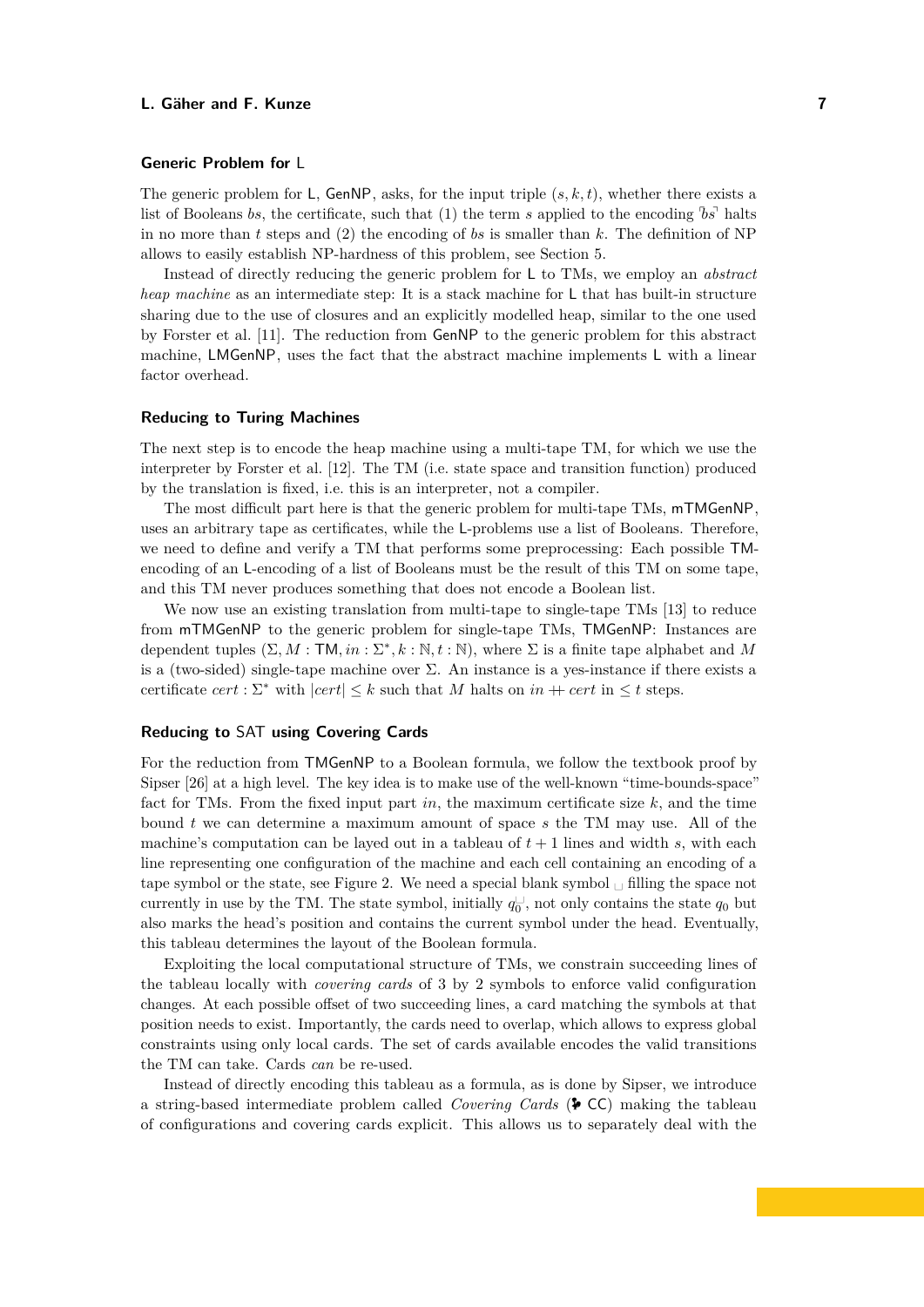<span id="page-7-1"></span>

**Figure 2** The tableau of configurations. Each line is delimited by #.

construction of the tableau and the TM encoding, reducing the special symbols introduced by the tableau encoding to a binary alphabet, and finally constructing a Boolean formula.

CC may use arbitrary finite alphabets for the contents of the tableau. This expressivity is needed for the reduction even if the original TM only uses a binary alphabet, as the tableau construction needs "control symbols". As a first step towards encoding this as a Boolean formula, we reduce to a binary alphabet  $\{0,1\}$  by replacing every element  $\sigma$  of the alphabet  $\Sigma$ by a unique binary string of length  $|\Sigma|$ . We call this variant *Binary Covering Cards* ( $\blacktriangleright$  [BCC](https://uds-psl.github.io/cook-levin/website/Complexity.NP.SAT.CookLevin.Subproblems.BinaryCC.html#BinaryPRLang)).

The next step of the reduction are general Boolean formulas  $\varphi^*$  featuring conjunction, disjunction, and negation. The general formula satisfiability problem ( $\blacktriangleright$  [FSAT](https://uds-psl.github.io/cook-levin/website/Complexity.NP.SAT.FSAT.FSAT.html#FSAT)) has as instances formulas  $\varphi$  and asks whether there exists an assignment *a* such that  $\varphi$  is true under this assignment. BCC can be encoded as a Boolean formula  $\varphi_{init} \wedge \varphi_{cards} \wedge \varphi_{final}$  of three gadgets for the first line of the tableau, the covering cards, and the final substring constraint. For these formulas, each cell of the tableau can be represented as one Boolean variable due to the binary alphabet.

However, usual statements of the Cook-Levin theorem reduce to the satisfiability problem of conjunctive normal forms ( $\blacklozenge$  [SAT](https://uds-psl.github.io/cook-levin/website/Complexity.NP.SAT.SAT.html#SAT)). The formulas produced by the reduction to FSAT are not yet in CNF and so we transform formulas  $\varphi$  into their normal form. Since the naive way of implementing this transformation can incur an exponential blowup in the formula size, we use the well-known Tseitin transformation [\[28\]](#page-17-8) to obtain a polynomial-time reduction.

# <span id="page-7-0"></span>**5 From** L **to Turing Machines**

In this section, we give some of the details of showing the generic problem for Turing machines TMGenNP NP-hard. We first show the problem GenNP to be NP-hard. We then give a path of polynomial-time reductions to TMGenNP.

The generic problem for L, GenNP, asks whether, for a triple consisting of a L-term *s*, and two unarily encoded natural numbers *k* (the size bound for certificates) and *t* (the time bound), there exists a list of Booleans *bs* with size no greater than *k* such that *s*, on the encoding of  $bs$ , halts in no more than  $k$  steps<sup>[2](#page-7-2)</sup>.

Instead of allowing all triples as possible input, we restrict the definition to a subset of *admissible* triples. Formally, the type of GenNP is a subtype, i.e.  $\{x : \text{Ter}\times\mathbb{N}\times\mathbb{N} \mid \text{adm } x\} \to \mathbb{P}$ for some restriction adm :  $\text{Ter } \times \mathbb{N} \times \mathbb{N} \to \mathbb{P}$ . The reason for this is that later, when reducing from multi to single-tape TMs, this restriction simplifies the proof.

<span id="page-7-2"></span><sup>&</sup>lt;sup>2</sup> The mechanisation generalizes certificates to any type *X* that is [polynomial-time surjectable to](https://uds-psl.github.io/cook-levin/website/Complexity.NP.L.CanEnumTerm_def.html#canEnumTerms)  $\text{Ter}^{\clubsuit}$ .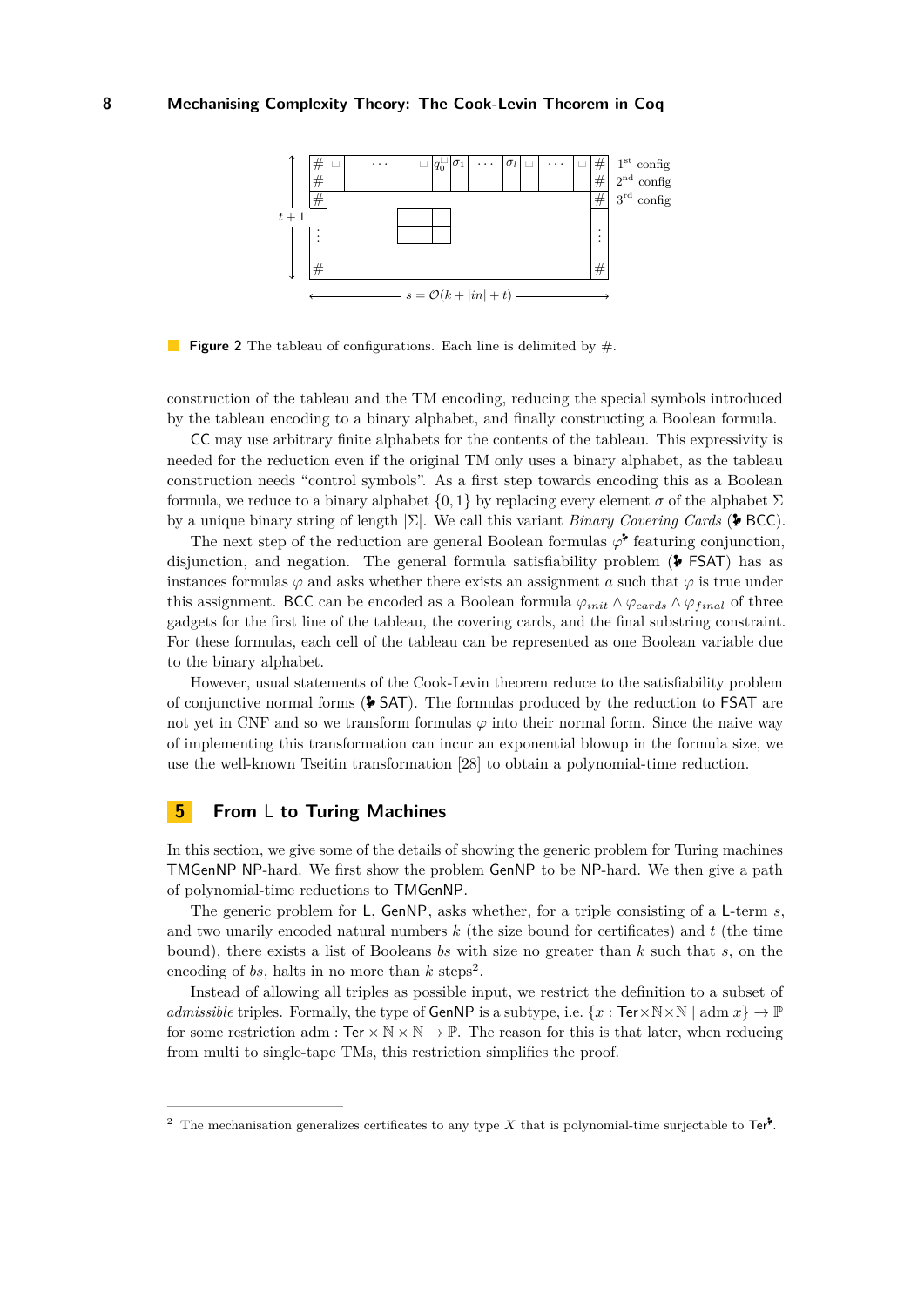**P** [Definition 8](https://uds-psl.github.io/cook-levin/website/Complexity.NP.L.GenNP.html#GenNP) (Generic NP-complete problem for L). A triple  $(s, k, t)$ : Ter  $\times \mathbb{N} \times \mathbb{N}$  is a  $y$ es-instance for GenNP *if there exists a certificate*  $bs : \mathbb{B}^*$  *with*  $||b s|| \leq k$  *such that*  $s \in \mathbb{B}^*$  *halts in no more than t steps.*

*For* GenNP*, the subtype of admissible input triples is restricted to closed abstractions s satisfying two constraints: If s halts when applied to some certificate, then there is a certificate of size*  $\leq k$  *on which s halts.* If *s halts on a certificate, then it halts in no more than t steps.* 

#### **[Theorem 9.](https://uds-psl.github.io/cook-levin/website/Complexity.NP.L.GenNP_is_hard.html#NPhard_GenNP)** GenNP *is* NP*-hard*

**Proof.** Assume a problem  $p: Y \to \mathbb{P}$  is in NP with verifier  $v: Y \times \text{Ter } \to \mathbb{B}$ , and assume that  $f$  is a polynomial-time surjection from  $\mathbb{B}^*$  to Ter.

The reduction function to GenNP now maps *y* : *Y* to a triple: The first component is the term  $s := \lambda x$ .HaltOnTrue( $s'x$ ), where  $s'$  is the term computing (in polynomial time) the function  $\lambda x.v(y, fx)$ , and HaltOnTrue is a combinator that, applied to an encoded Boolean  $\delta$ <sup>t</sup>, halts only on true.

The second component, the size bound, is chosen large enough so that there is a smaller certificate x iff the verifier  $v$  accepts some  $fx$  as certificate for  $y$ . The third component, the time bound, can be chosen large enough by determining the running time function of  $s'$ , and then plugging in *k* and the size of *y*.

We skip over the actual correctness proof, which does not only have to account for two directions, but also the side conditions. We also skip over the polynomial-time computability proof in this presentation.

We now reduce from GenNP to  $mTMGenNP_M$ , a generic problem on multi-tape TMs<sup>[3](#page-8-0)</sup>. Syntactically, for a fixed  $n+1$  tape TM  $M$ , the inputs to  $mTMGenNP<sub>M</sub>$  are triples consisting of a *n*-vector *v* of tapes, and two unarily encoded natural numbers *k* (the size bound for certificates) and *t* (the time bound). As for GenNP, only a subtype of those are admissible.

**P** [Definition 10](https://uds-psl.github.io/cook-levin/website/Complexity.NP.TM.TMGenNP_fixed_mTM.html#mTMGenNP_fixed) (mTMGenNP<sub>M</sub>). A triple  $(v, k, t)$  : tape<sup>n</sup>  $\times \mathbb{N} \times \mathbb{N}$  is a yes-instance for mTMGenNP<sub>M</sub> if there exists a tape  $t_c$  with  $|t_c| \leq k$  such that M on input  $t_c :: v$  halts in no *more than t steps.*

*For* mTMGenNP*M, the subtype of admissible input triples is restricted by two constraints:* (1) If  $M$  on  $t_c$  : *v* halts when applied to some certificate  $v$ , then there is a certificate shorter *than*  $k$  *on which it halts.* (2) If  $M$  *halts on*  $t_c$  : *v, then it halts in no more than*  $t$  *steps.* 

Compared to the definition of GenNP, we separate the program into two parts: A fixed  $n+1$  tape TM *M* and, as part of the actual input, all-but-the-first tapes *v*. The reduction now needs two TMs as key ingredients: A TM CheckCert that transforms the guessed first tape, containing arbitrary symbols, into all possible encodings of Boolean lists, and a polynomial-time L-evaluator Eval<sub>L</sub>, mechanised by Forster et al. [\[12\]](#page-16-10).

**[Theorem 11.](https://uds-psl.github.io/cook-levin/website/Complexity.NP.TM.LM_to_mTM.html#LMGenNP_to_TMGenNP_mTM)** GenNP *reduces to* mTMGenNP*<sup>M</sup> in polynomial time for some M.*

**Proof.** For a triple  $(s, k, t)$ : Ter  $\times \mathbb{N} \times \mathbb{N}$ , the reduction function produces a triple  $(v, k', t')$ :  $\text{tape}^n \times \mathbb{N} \times \mathbb{N}$  such that *v* contains an encoding of *s*. Then, *k'* and *t'* are chosen large enough such that the *M* we now construct satisfies all side conditions, which is tedious to mechanise and would be even more tedious to describe here.

<span id="page-8-0"></span><sup>3</sup> The mechanisation uses an abstract machine for L as intermediate step, which in hindsight is not the optimal factorisation, as nothing of interest happens in the [first reduction](https://uds-psl.github.io/cook-levin/website/Complexity.NP.TM.L_to_LM.html#GenNP_to_LMGenNP). The better factorisation is to explicitly separate out a TM evaluating L. Since this focuses on the more interesting parts, we explain that approach here.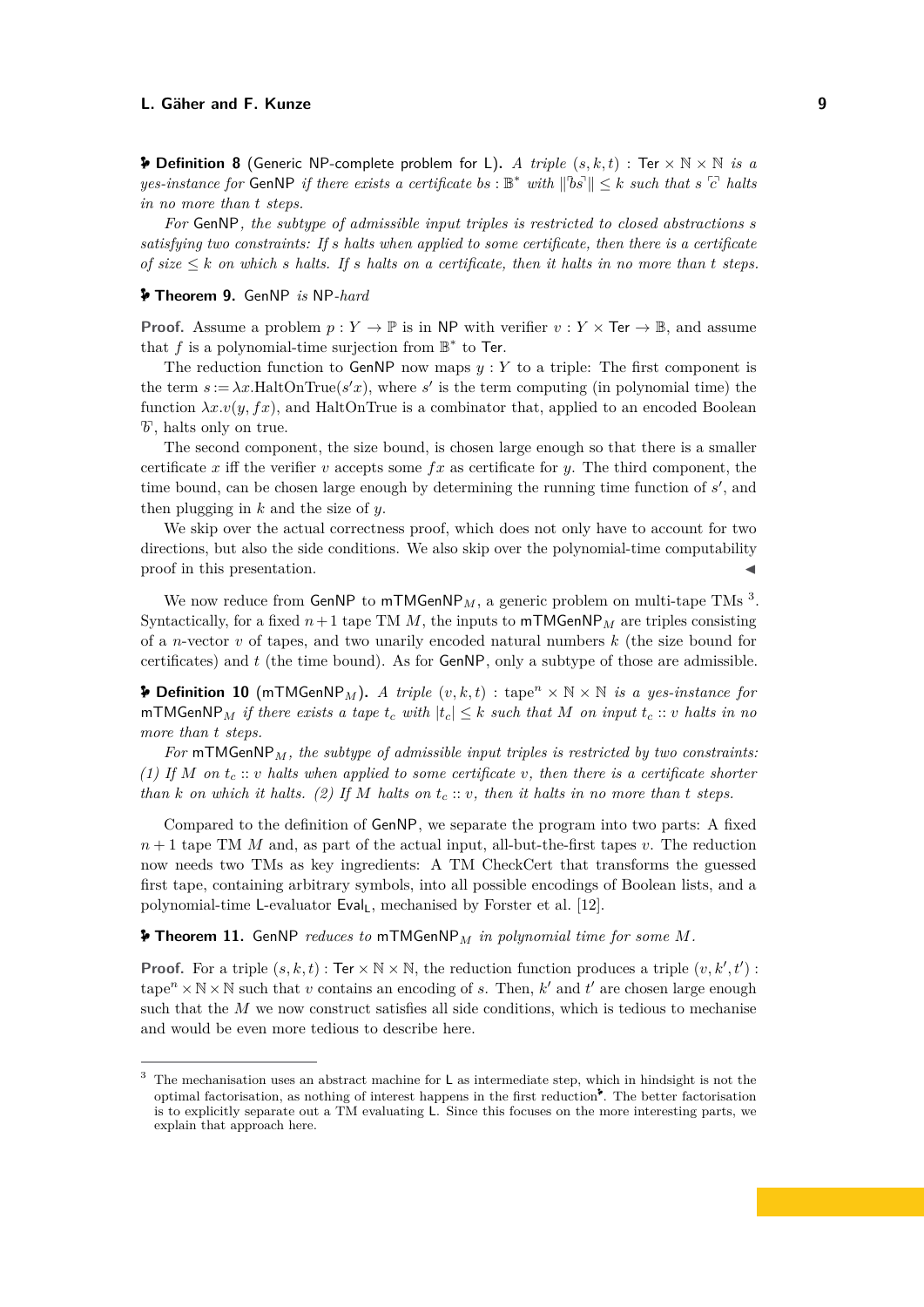The [machine](https://uds-psl.github.io/cook-levin/website/Complexity.NP.TM.LM_to_mTM.html#M.M)  $M^{\bullet}$  is constructed as follows: It tests if the first tape contains a Boolean list and runs the simulator Eval<sub>l</sub> on the application of  $s$  (read from  $v$ ) to the encoding of the Boolean list. Otherwise, it diverges.

The last step now is a reduction to the generic problem TMGenNP for single-tape TMs, for which we use the multi-to-single-tape translation by Forster et al. [\[13\]](#page-16-6).

**[Definition 12](https://uds-psl.github.io/cook-levin/website/Complexity.NP.SAT.CookLevin.Subproblems.SingleTMGenNP.html#FlatSingleTMGenNP)** (TMGenNP). *A tuple*  $(\Sigma, M : TM, in : \Sigma^*, k : \mathbb{N}, t : \mathbb{N})$  *is a yes-instance for* **TMGenNP** if there exists a tape  $t_c$  with  $|t_c| \leq k$  such that M halts on in  $+t_c$  in  $\leq t$  steps.

Note that the used tape is a combination of *in* from the input and the 'guessed' certificate.

**[Theorem 13.](https://uds-psl.github.io/cook-levin/website/Complexity.NP.TM.mTM_to_singleTapeTM.html#TMGenNP_mTM_to_TMGenNP_singleTM)** *For every M,* mTMGenNP*<sup>M</sup> reduces to* TMGenNP *in polynomial time.*

**Proof.** Given a  $n+1$  tape machine M and an instance  $(v, k, t)$  of  $mTMGenNP<sub>M</sub>$ , we construct the instance  $(\Sigma, M', in, k', t')$  for TMGenNP as follows:

 $M'$  [is a single tape machine](https://uds-psl.github.io/cook-levin/website/Complexity.NP.TM.M_multi2mono.html#M__mono)<sup>\*</sup> that basically is the single-tape compilation of  $M$ , but we prepend an [auxiliary machine](https://uds-psl.github.io/cook-levin/website/Complexity.NP.TM.M_multi2mono.html#MultiToMono.M)<sup>t</sup> that checks that the tape is the encoding of some  $n+1$ -vector of tapes, according to the single-to-multi-tape construction we use. *M*′ can be hard-coded and does not have to be computed in  $\mathsf{L}$ , as M is a parameter<sup>[4](#page-9-1)</sup>. *in* is the proper encoding of  $v$ , for use by  $M'$ .  $k'$  is  $k$  plus some small constant due to overhead in the encoding of tapes. *t* ′ is chosen so that *M*′ terminates, according to the running time analysis, and polynomial in *k*, *t* and *v*.

For the correctness of the reduction, the two restrictions for admissible inputs to mTMGenNP*<sup>M</sup>* are crucial for the direction where one obtains a multi-tape certificate from a terminating run of *M*′ : The construction we use only gives an upper bound for the running time of  $M'$  in terms of the running time of M. Therefore, we cannot be sure that only because  $M'$  halts in no more than  $k'$  steps, the multi-tape machine halts in  $k$  steps. Using the side conditions, just by the fact that the multi-to-single tape compiler preserves the halting behaviour, we get the existence of a certificate with the right bounds.

We omit more details<sup>[5](#page-9-2)</sup> and only note that the actual running time analysis of  $M'$ , and the poly-time computability proofs of the reduction function are at least an order of magnitude larger than the parts sketched in this proof.

# <span id="page-9-0"></span>**6 Reducing** TMGenNP **to** SAT

In this section, we focus on the remaining steps to show SAT to be NP-complete, starting from the NP-hardness of TMGenNP.

## **6.1 Encoding of Turing Machines using Covering Cards**

First, we present a more detailed account of encoding TMs using Covering Cards. The key steps of this proof are to find an encoding of configurations which is essentially unique and to construct the covering cards for the TM simulation, *such that* there is a one-to-one correspondence between valid CC-steps and TM steps, and to construct a *prelude* which, before the TM simulation runs, 'guesses' a certificate string in a single CC-step.

<span id="page-9-1"></span><sup>4</sup> A weaker definition of TMGenNP that is parameterised over Σ and *M* would suffice for our purposes, but our construction in Section [6](#page-9-0) works for the actual, more general definition.

<span id="page-9-2"></span><sup>&</sup>lt;sup>5</sup> For example that for technical reasons, we have [another version](https://uds-psl.github.io/cook-levin/website/Complexity.NP.TM.TMGenNP_fixed_mTM.html#TMGenNP_fixed)<sup>\*</sup> of TMGenNP as [intermediate step](https://uds-psl.github.io/cook-levin/website/Complexity.NP.SAT.CookLevin.Reductions.TMGenNP_fixed_singleTapeTM_to_FlatFunSingleTMGenNP.html#TMGenNP_fixed_singleTapeTM_to_FlatFunSingleTMGenNP)<sup>\*</sup>.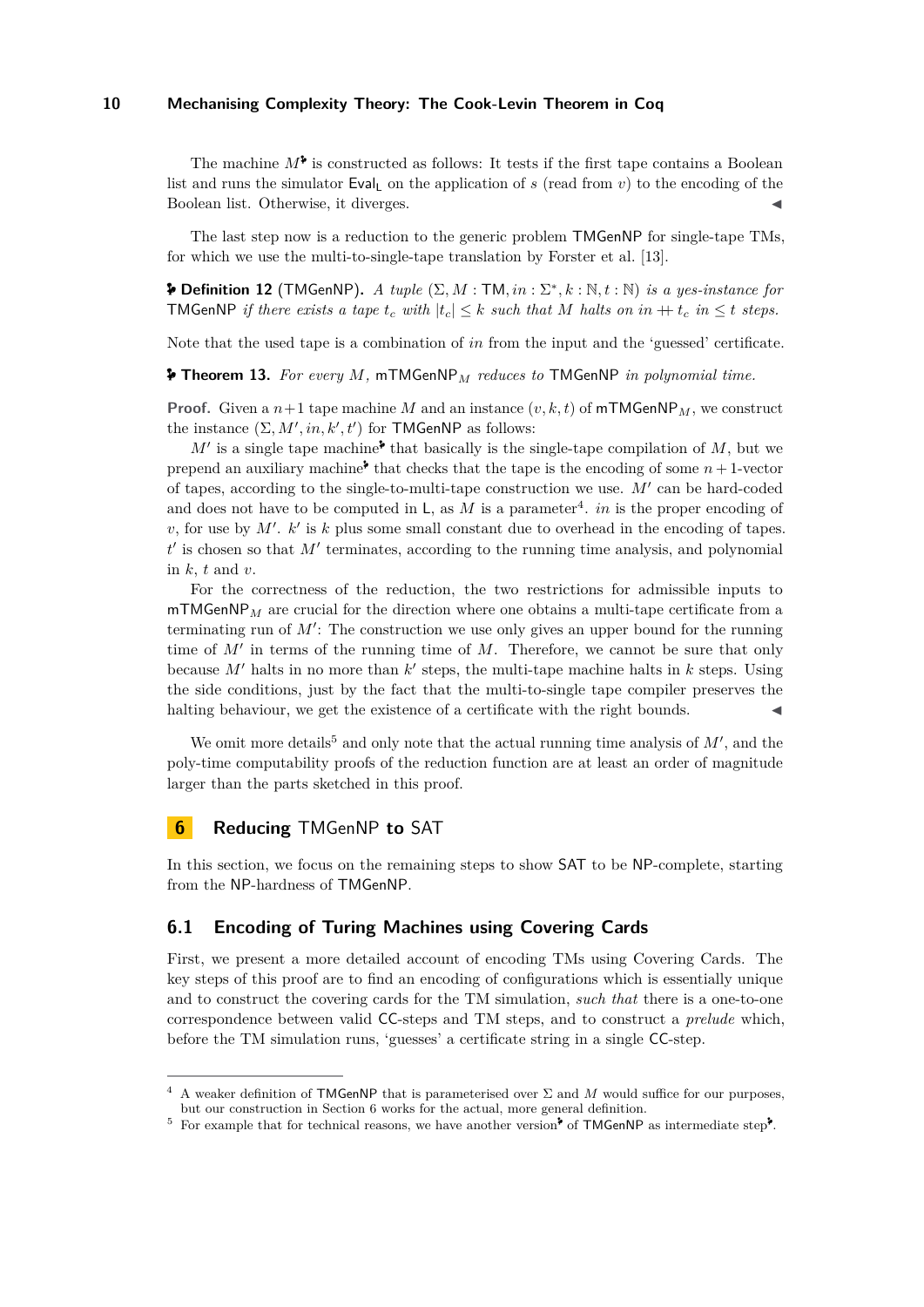#### **Definition of** CC

First, we specialise [CC](https://uds-psl.github.io/cook-levin/website/Complexity.NP.SAT.CookLevin.Subproblems.TCC.html#TCCLang) to a specific case we call 3-CC. 3-CC<sup>\*</sup> instances are [dependent tuples](https://uds-psl.github.io/cook-levin/website/Complexity.NP.SAT.CookLevin.Subproblems.TCC.html#TCC)<sup>\*</sup>  $(\Gamma, in, c, fin, t)$ , where  $\Gamma$  is the finite alphabet for the cells of the tableau,  $in : \Gamma^*$  is the first line of the tableau, and  $t + 1$  is the number of lines.  $C : C_{\Gamma}^*$  is a list of covering cards consisting of a premise and a conclusion, where  $C_{\Gamma}^{\blacktriangleright} := \Gamma^3 \times \Gamma^3$  $C_{\Gamma}^{\blacktriangleright} := \Gamma^3 \times \Gamma^3$ . Finally,  $\mathit{fin} : \Gamma^*$  is a [constraint](https://uds-psl.github.io/cook-levin/website/Complexity.NP.SAT.CookLevin.Subproblems.TCC.html#satFinal)<sup>\*</sup> on the tableau's final line  $s_{t+1}$  used for encoding that the TM has halted. An instance is a Yes-instance if there exists a sequence of strings  $s_0 = in, \ldots, s_{t+1}$  such that  $s \in s_{t+1}$  for an  $s \in fin$  and  $s_i \rightarrow s_{i+1}$ , denoting that every succeeding line follows validly from the previous one according to the cards *C*. [Formally](https://uds-psl.github.io/cook-levin/website/Complexity.NP.SAT.CookLevin.Subproblems.TCC.html#valid_iff)<sup>\*</sup>,  $s \rightsquigarrow_C t := \forall i \in [0, w - 3]$ .  $\exists a \in c \ s[i, i + 2] =$  $\pi_1 a \wedge t[i, i+2] = \pi_2 a$ . We call this a CC-step from *s* to *t*.

The generalisation of 3-[CC](https://uds-psl.github.io/cook-levin/website/Complexity.NP.SAT.CookLevin.Subproblems.CC.html#CCLang) to  $CC^{\bullet}$  (needed for the reduction to a binary alphabet) makes the following changes: the width of the cards, originally 3, becomes a variable  $\omega$ , the offset at which cards need to hold, originally 1, becomes a variable  $o$ , and the list of final subsymbols is generalised to a list of final substrings. Abstractly, *o* symbols grouped together form a unit and covering cards need to hold only at positions which are multiples of *o*. Every 3-CC instance is a  $CC$  instance by an [easy transformation](https://uds-psl.github.io/cook-levin/website/Complexity.NP.SAT.CookLevin.Reductions.FlatTCC_to_FlatCC.html#FlatTCC_to_FlatCC_poly).

## **Encoding Configurations**

For the rest of this section, we fix a **TMGenNP** instance  $(\Sigma, M, in, k', t)$ . The maximum length the fixed input *in* and the certificate can have is bounded by  $k := |in| + k'$ . We use the metavariables  $\sigma : \Sigma$  and  $m : \Sigma + \{\Box\}$ . First, we consider how to *deterministically* simulate the machine on a given initial input and later deal with 'guessing' a certificate.

A configuration consists of the current TM state, the tape contents, and the position of the single head. A configuration string  $s : \Gamma^*$  over an extended alphabet  $\Gamma^*$  has a fixed width and encodes a configuration in an essentially unique way. Our encoding features the current state *q* and the symbol under the head *m* combined in a single symbol  $q^m$  *at the exact center* of the string. The tape halves  $u : \Sigma^*$  to the left and to the right of the head are represented by the substrings *h* : Γ ∗ left and right of the center symbol. Fixing the state symbol to the center simplifies the inductive invariants in the presence of two-sided infinite tape machines, but necessitates that, when the head is moved, the whole tape representation in the string is shifted.

Figure [3](#page-11-0) shows an example of a configuration change, where the head is moved to the left and thus the tape needs to be shifted to the right. The outer-most character on both sides is the delimiter  $\#$ . We denote the amount of space maximally needed by the TM by  $z := k + t^{*6}$  $z := k + t^{*6}$  $z := k + t^{*6}$  $z := k + t^{*6}$  $z := k + t^{*6}$ . The tape symbols of the successor string are annotated with [polarities](https://uds-psl.github.io/cook-levin/website/Complexity.NP.SAT.CookLevin.Reductions.SingleTMGenNP_to_TCC.html#polarity)<sup>\*</sup> p. They denote the direction in which the tape is shifted (left  $\overline{m}$ , stay  $\overline{m}$ , and right  $\overline{m}$ ) and are added to every tape symbol. Polarities are needed in order to enforce a consistent tape shift across the whole tape string. A symbol with unknown polarity  $p$  is written as  $m^p$ . We omit the polarity of a symbol when it is irrelevant.

We define two relations  $\sim t^*$  and  $\sim c^*$  to capture the representation of tape halves and configurations. The relation ∼*<sup>t</sup>* is parameterised by the amount of space *n* available for the TM simulation and the polarity p. The empty tape half of length n is represented by  $E p n^*$  $E p n^*$ . defined as  $E \, p \, 0 := [\#]$  and  $E \, p \, S_n := \Box^p :: E \, p \, n$ . A general tape half  $u$  is represented by  $u$ with an arbitrary polarity *p* added and trailing blank space, denoted  $u \sim_t^{(n,p)} h^{\bullet}$  $u \sim_t^{(n,p)} h^{\bullet}$  $u \sim_t^{(n,p)} h^{\bullet}$  (with two

<span id="page-10-0"></span> $6$  but we add two further blanks to each side as having at least three symbols in each tape string simplifies the proofs.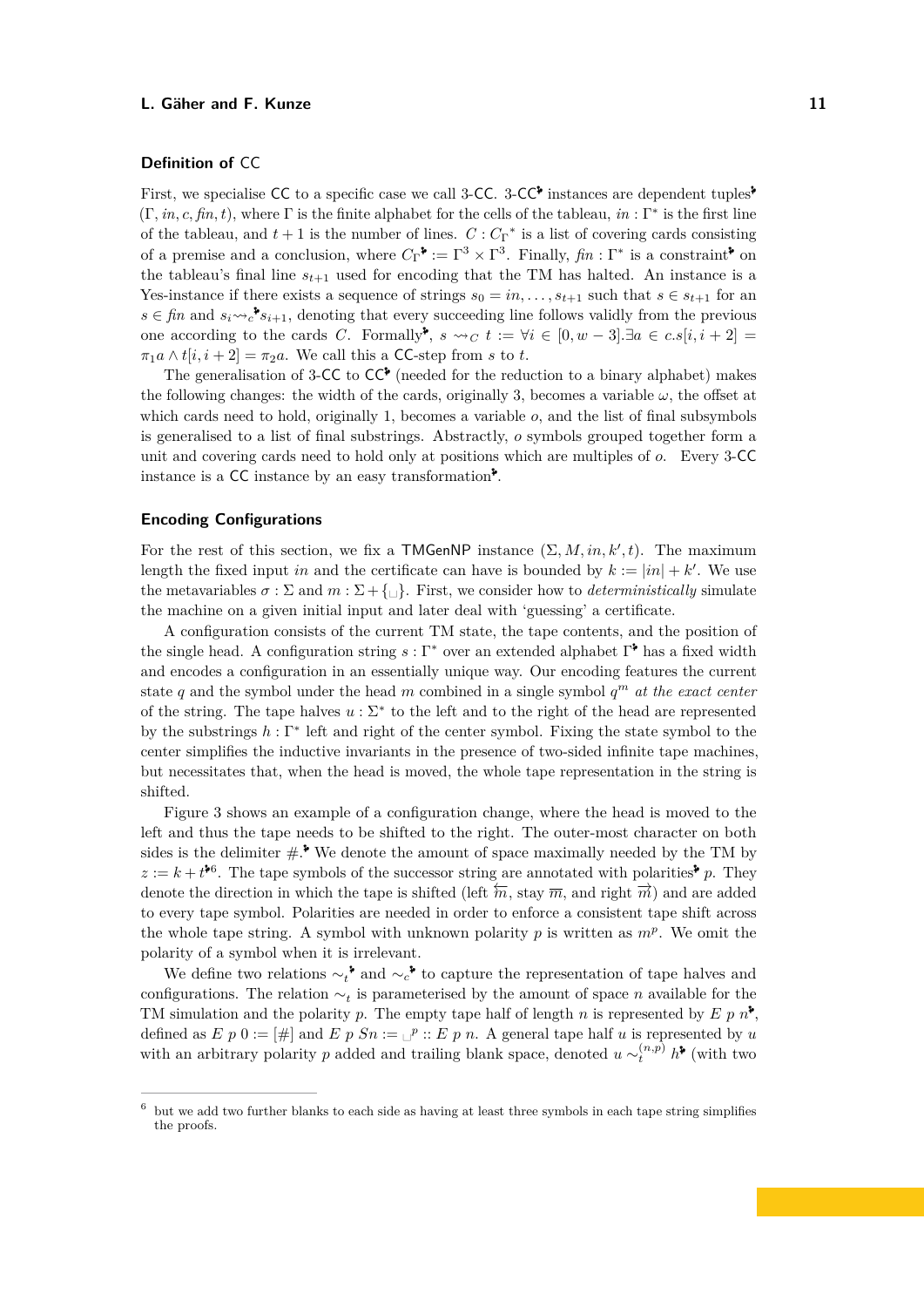<span id="page-11-0"></span>

| # |  | $\mathbf{I}$ and $\mathbf{I}$ are $\mathbf{I}$ |  |         |  |  | $\mid \;\sqcup \;\mid c \;\mid q_0^a \mid b \;\mid a \;\mid \;\sqcup \;\mid \;\sqcup \;\mid \;\cdots \;\mid \;\sqcup \;\mid \;\sqcup$ |  |  |
|---|--|------------------------------------------------|--|---------|--|--|---------------------------------------------------------------------------------------------------------------------------------------|--|--|
| # |  | <b>Contract Contract</b>                       |  | $a_1^c$ |  |  | $\left  \overrightarrow{a} \right $ $\rightarrow$ $\cdots$                                                                            |  |  |

**Figure 3** Two successive configuration strings, where  $\Sigma = \{a, b, c\}$ ,  $q_0$  is the initial state, and  $\delta(q_0, \lfloor a \rfloor) = (q_1, L, \lfloor b \rfloor)$ . The strings are delimited by #.

blanks added as noted above):

 $u \sim_t^{(n,p)}$   $h := |u| \leq n \wedge h = [x^p \mid x \in u] + E p (2 + n - |u|).$ 

A configuration string is pieced together from three parts, where the left tape string must be reversed. The polarity is irrelevant, as long as it is consistent:

 $(q, tp) \sim_c {^\bullet\!} s := \exists p, l, r.s = \textsf{rev} \; (l) + [q^{\textsf{current } \; tp} ] + r \wedge \textsf{left} \; tp \sim_t^{(z,p)} l \wedge \textsf{right} \; tp \sim_t^{(z,p)} r$ 

This relation determines the string representing a configuration uniquely, up to the polarity.

#### **Simulation Cards**

As a reminder, the covering cards used for the simulation encode valid configuration changes through overlaps. We distinguish three types of covering cards that encode valid configuration changes: cards that are used for shifting the tape, cards that affect the center state symbol, and cards that replicate a configuration string in case the machine halts in less than *t* steps. As most cards need to be applicable independently of the current tape contents or the polarity, we give *rules* for creating cards, containing metavariables  $\sigma_i$  and  $m_i$ . Moreover, for their premises we do not give the polarities. In order to obtain the actual cards, the rules are instantiated with all possible assignments to the metavariables. For instance, for transitions, three kinds of rules are needed, having the center state symbol in the left, middle, or right position. The middle position rules for  $\delta(q_1, |\sigma_1|) = (q_2, |\sigma_2|, L)$  are:

$$
\frac{\sigma_3}{\overrightarrow{m_2}}\frac{\left|q_1^{\sigma_1}\right|m_1}{\left|q_2^{\sigma_2}\right| \overrightarrow{\sigma_2}} \quad \frac{\Box}{\overrightarrow{m_2}}\frac{\left|q_1^{\sigma_1}\right|m_1}{\left|q_2^{\Box}\right| \overrightarrow{\sigma_1}}
$$

One can see that a large number of rules is needed. The full set of rules can be found in the Coq development. We denote the set of covering cards obtained by instantiating the rules by  $R_{sim}$  $R_{sim}$  $R_{sim}$ <sup>\*</sup>.

The next theorem is the main result needed to prove that TM runs are in one-to-one correspondence with CC-step sequences.

#### <span id="page-11-1"></span>**[Theorem 14](https://uds-psl.github.io/cook-levin/website/Complexity.NP.SAT.CookLevin.Reductions.SingleTMGenNP_to_TCC.html#stepsim)** (Step Simulation)**.**

If  $(q, tp) \sim_c s$ ,  $(q, tp) \succ (q', tp')$  and  $|tp| < z$ , then there exists a unique s' such that  $s \leadsto_{R_{sim}} s'$ . *Moreover, s' satisfies*  $(q', tp') \sim_c s'$ *.* 

**Proof.** Given a configuration string, we split it into the state symbol  $q^m$ , the left tape half, and the right tape half.

The state symbol uniquely determines the transition the TM takes. By analysing the heads  $h_l$  and  $h_r$  of the tape halves, we can find out the cards to use at the center. These cards then uniquely determine the heads  $h'_{l}$  and  $h'_{r}$  of the successor tape halves. By an induction, the successor tape halves are therefore fully determined. The coverings can then be justified separately.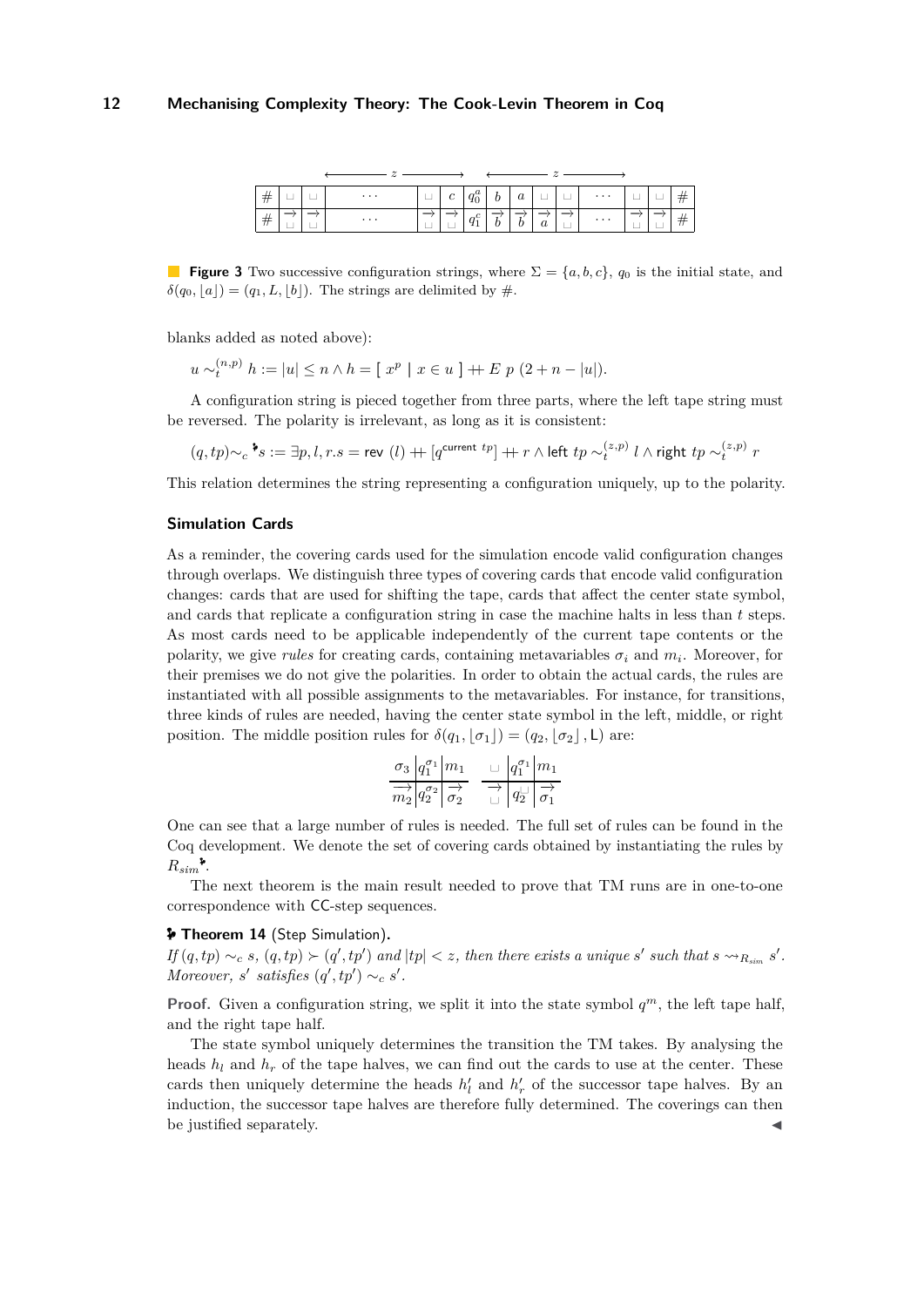[A similar correspondence](https://uds-psl.github.io/cook-levin/website/Complexity.NP.SAT.CookLevin.Reductions.SingleTMGenNP_to_TCC.html#haltsim)<sup> $\bullet$ </sup> can be proved for halting configurations. As consequences, we get soundness and completeness for the simulation of deterministic TMs. Both proofs are by induction with some intermediate lemmas. The predicate [haltingString](https://uds-psl.github.io/cook-levin/website/Complexity.NP.SAT.CookLevin.Reductions.SingleTMGenNP_to_TCC.html#containsHaltingState)  $s^*$  denotes that *s* contains a symbol  $q^m$  and halt  $q =$  true.

**[Theorem 15](https://uds-psl.github.io/cook-levin/website/Complexity.NP.SAT.CookLevin.Reductions.SingleTMGenNP_to_TCC.html#completeness)** (Completeness). *If*  $|tp| \leq k$ *,*  $(q, tp) \sim_c s$ *, and*  $(q, tp) \rhd^{\leq t} (q', tp')$ *, then there is*  $s'$  *with*  $s \leadsto^t s'$ ,  $(q', tp') \sim_c s'$  *and* haltingString  $s'$ .

**[Theorem 16](https://uds-psl.github.io/cook-levin/website/Complexity.NP.SAT.CookLevin.Reductions.SingleTMGenNP_to_TCC.html#soundness)** (Soundness). If  $(q, tp) \sim_c s$ ,  $|tp| \leq k$ ,  $s \leadsto^t s'$ , and haltingString  $s'$ , then there *are*  $q'$ ,  $tp'$  *with*  $(q', tp') \sim_c s'$ ,  $(q, tp) \rhd^{\leq t} (q', tp')$  *and*  $|tp'| \leq z$ .

#### **Nondeterministic Certificate**

Finally, we need to generate an initial string that accounts for the certificate input of the TM. Since the 3-CC instance should be satisfiable iff there exists a valid certificate, this needs to be encoded using a  $CC$ -step. We prefix [another line](https://uds-psl.github.io/cook-levin/website/Complexity.NP.SAT.CookLevin.Reductions.SingleTMGenNP_to_TCC.html#preludeInitialString)<sup> $\bullet$ </sup> to the tableau and add [additional](https://uds-psl.github.io/cook-levin/website/Complexity.NP.SAT.CookLevin.Reductions.SingleTMGenNP_to_TCC.html#preludeRules) [cards](https://uds-psl.github.io/cook-levin/website/Complexity.NP.SAT.CookLevin.Reductions.SingleTMGenNP_to_TCC.html#preludeRules)<sup>\*</sup> that allow for a non-deterministic successor string that is used as the initial string of the TM simulation. By making these cards use a [disjoint alphabet](https://uds-psl.github.io/cook-levin/website/Complexity.NP.SAT.CookLevin.Reductions.SingleTMGenNP_to_TCC.html#preludeSig)<sup>\*</sup>, they cannot interfere with the succeeding TM simulation.

**[Theorem 17.](https://uds-psl.github.io/cook-levin/website/Complexity.NP.SAT.CookLevin.Reductions.FlatSingleTMGenNP_to_FlatTCC.html#FlatSingleTMGenNP_to_FlatTCCLang_poly)** TMGenNP *reduces to* CC *in polynomial time.*

# **6.2 From 3-**CC **to** SAT

For lack of space and since the constructions are conceptually simple, we do not give a more detailed account of the remaining steps from 3-CC to SAT but instead refer to Section [4](#page-5-0) and our mechanisation. In total, we show the following reductions:

## ▶ **Theorem 18.**

- **[1.](https://uds-psl.github.io/cook-levin/website/Complexity.NP.SAT.CookLevin.Reductions.FlatCC_to_BinaryCC.html#FlatCC_to_BinaryCC_poly)** CC *reduces to* BCC *in polynomial-time.*
- **[2.](https://uds-psl.github.io/cook-levin/website/Complexity.NP.SAT.CookLevin.Reductions.BinaryCC_to_FSAT.html#BinaryCC_to_FSAT_poly)** BCC *reduces to* FSAT *in polynomial time.*
- **[3.](https://uds-psl.github.io/cook-levin/website/Complexity.NP.SAT.FSAT.FSAT_to_SAT.html#FSAT_to_SAT_poly)** FSAT *reduces to* SAT *in polynomial time.*

# <span id="page-12-1"></span>**6.3 NP Containment**

For proving SAT NP-complete, we also need to show that  $SAT \in NP$ , which is far simpler than the chain of reductions. We construct a standard [certificate verifier](https://uds-psl.github.io/cook-levin/website/Complexity.NP.SAT.SAT.html#sat_verifier)  $\cdot$  that takes assignments as certificates and verify it to run in polynomial-time. Further details are left to the Coq formalisation.

**[Lemma 19](https://uds-psl.github.io/cook-levin/website/Complexity.NP.SAT.SAT_inNP.html#sat_NP)** (SAT is in NP)**.** SAT ∈ NP

In total, we now have proved the Cook-Levin theorem:

**[Theorem 20](https://uds-psl.github.io/cook-levin/website/Complexity.NP.SAT.CookLevin.html#CookLevin)** (Cook-Levin)**.** SAT *is* NP*-complete*[7](#page-12-0) *.*

<span id="page-12-0"></span><sup>7</sup> Actually, we mechanise that even 3-SAT, where clauses are restricted to have size 3, is NP-complete.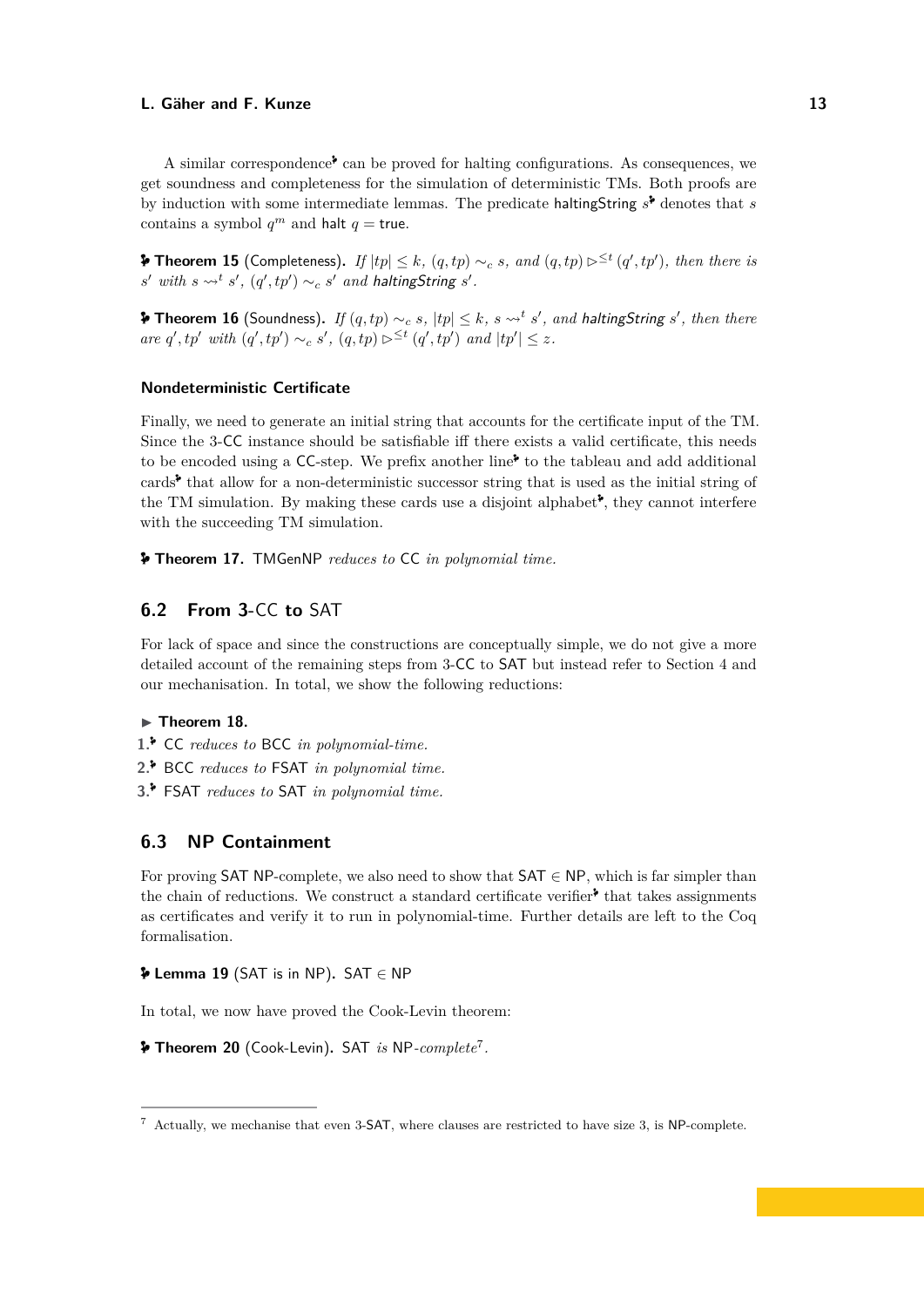|                                                        | <b>Spec</b>          | Proof    |     |
|--------------------------------------------------------|----------------------|----------|-----|
| Libraries definitions and frameworks for L and TM,     | $17000+$             | $17000+$ |     |
| Complexity Definitions                                 | 317                  | 675      |     |
| Problem                                                | Normal Versions      | 444      | 541 |
| Definitions                                            | (Add.) Flat Versions | 325      | 674 |
| GenNP is NP-hard                                       | 43                   | 230      |     |
| GenNP to $mTMGenNPexcl. ExalL$                         | 203                  | 574      |     |
| mTMGenNP to TMGenNPexcl. multi-to-single-tape compiler | 264                  | 889      |     |
| <b>TMGenNP</b> to CC                                   | 3470                 | 4442     |     |
| CC to SAT                                              | 755                  | 2312     |     |
| $SAT \in NP$                                           | 108                  | 297      |     |

<span id="page-13-1"></span>**Table 1** Line counts (grouped, counted with coqwc)

# <span id="page-13-0"></span>**7 Mechanisation in Coq**

Our development compiles with Coq 8.12.1, without any axioms and with a code size as denoted in Table [1.](#page-13-1) We comment on a few challenges involved in the mechanisation.

**Flat First-Order Encodings** One of the limitations of the extraction framework of [\[10\]](#page-16-7) is that higher-order types and types having propositional components cannot be extracted directly. For instance, arbitrary finite types, dependent function types, and dependent pairs are hard to handle generically. We call a particular formulation of a problem  $P: X \to \mathbb{P}$  *flat* if *X* is L-encodable and will also refer to the type of instances *X* as *flat*.

Directly formulating all problems discussed in this paper such that their instances are flat is unpleasant, as that strips away many of the amenities of Coq's dependently-typed language which are useful for stating problems. This does in particular affect the generic problems for TMs and the different variants of CC. Instead, we first formulate a problem *P* without paying attention to flatness and use this nice formulation to prove correctness statements. For the extraction, a separate flat version  $P'$  is defined, for instance by representing a finite type  $\Sigma$  by the number of its elements  $\Sigma$  and its elements by the natural numbers up to  $|\Sigma|$ . The functions computing the reduction are defined on the flat versions. To prove their correctness, a natural notion of agreement to the non-flat definitions is proved.

For the variants of CC, this is straightforward. A flat definition of TMs was already available in the Coq Library of Undecidable Problems [\[14\]](#page-16-14).

**Encoding Turing machines in** CC A major difficulty in the reduction to CC is the handling of the covering cards. A large number of rules are needed to generate the cards and to handle all cases. This is in significant parts due to the fact that blank symbols  $\rm _\sqcup$ are unknown to the TMs and have to be handled separately. Theorem [14](#page-11-1) splits up into a large number of cases (100 are non-contradictory) due to cases analyses on the machine's behaviour and the local shape of the tape around the head (for selecting the right cards at the center). This is only feasible using custom Ltac automation (around 160LOC for this theorem). Further custom automation is used to invert the relations ∼*<sup>t</sup> ,* ∼*<sup>c</sup>* and to eliminate contradictions.

For easing automation, the cards are not directly formalised using lists, but instead using indexed inductive predicates. This enables an easy use of eauto to justify coverings and inversions to analyse coverings.

To make an automatic extraction into L and a resource analysis possible *with the extraction framework* [\[10\]](#page-16-7), separate flat versions FlatCC of CC and FlatTMGenNP of TMGenNP are used,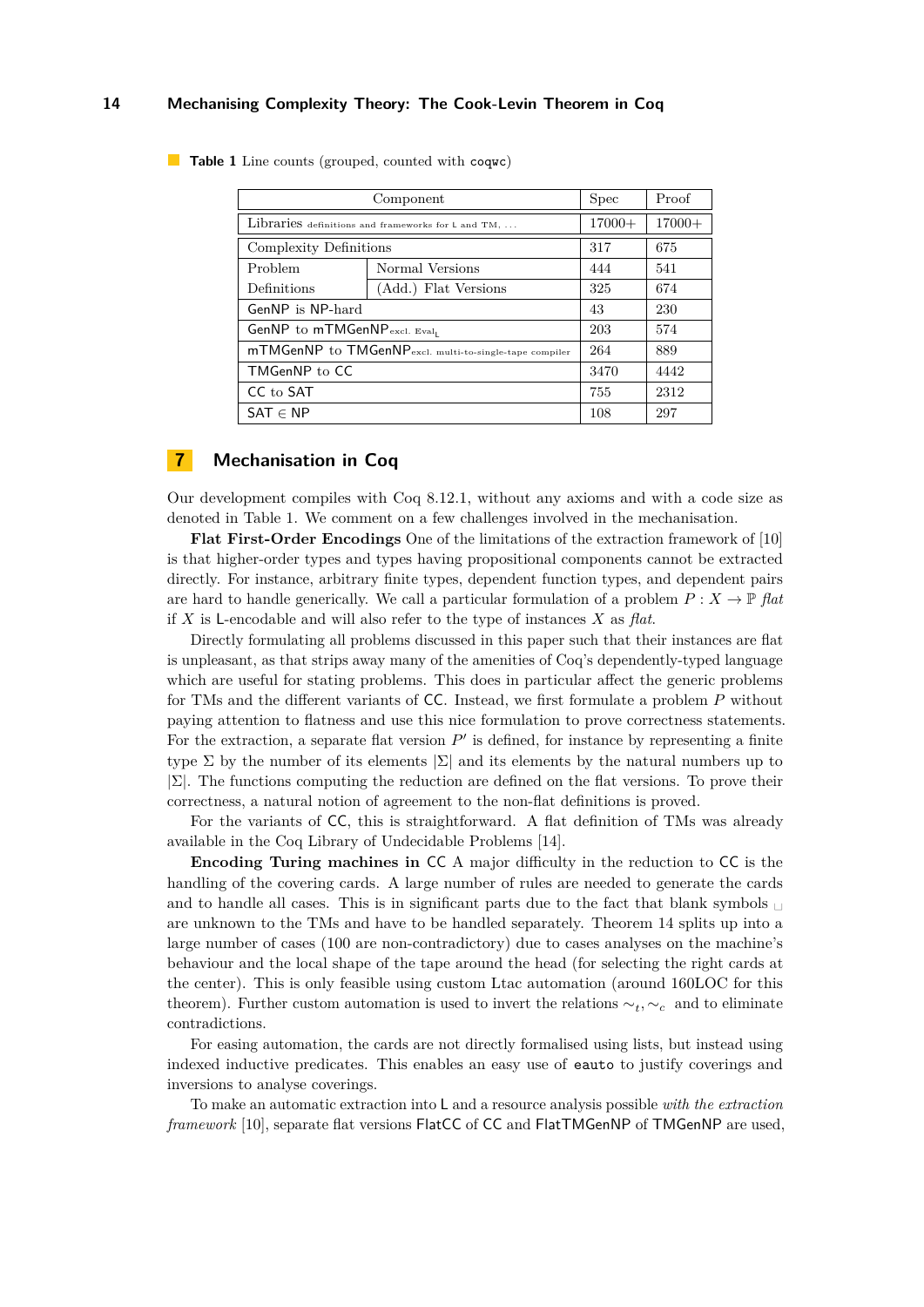representing the finite type for the alphabet by natural numbers. In particular, a list of *flat* cards needs to be computed. In order to transfer the proof of correctness from CC to FlatCC, functions for computing the cards are parameterised and can be instantiated either with a finite type or with natural numbers. The proof then first shows that the cards determined by the indexed inductive predicates and the list-based cards using finite types agree and in a second step that both instantiations of the list-based cards are suitably equivalent.

**Prop vs Type** Definitions like polynomial-time computability contain several components that are explicitly used in the constructions that we perform, like the explicit running time or the function bounding the result size. Therefore, our proofs get more concise by modelling definitions not as propositions, but in Type, which allows to define the projections.

## **7.1 Resource Analyses**

A major part of complexity theory is making sure that the constructions satisfy the required resource bounds. While this aspect is uninteresting from a formalisation perspective, the mechanisation of resource bounds is work-intensive and benefits from the right abstractions. We need to derive not only running time bounds for L computations, but also for their result size, and similar bounds for the TMs constructed in Section [5.](#page-7-0)

We define a [preorder](https://uds-psl.github.io/cook-levin/website/Undecidability.L.Complexity.UpToC.html#leUpToC)  $\leq_c^*$  on functions, used to give more readable upper bounds.

 $f \leq_c g := \sum c \forall x . f \ x \leq c \cdot g \ x$ 

This definition has many of the desired properties of O notation, like abstraction from constant factors and the ability to bound a (finite) sum by the largest summands. But in contrast to 'full' O notation, which was mechanised and used by Armaël et al. [\[18\]](#page-17-9), our definition is lightweight and covers functions with multiple (uncurried) arguments of arbitrary type, without the need of a notion of limits or ultrafilters.

We use two notational tricks in Coq: Using [coercions and a record](https://uds-psl.github.io/cook-levin/website/Undecidability.L.Complexity.UpToC.html#UpToC)<sup>\*</sup> we can concicely express the existence of some function  $\leq_c g$  in [specifications](https://uds-psl.github.io/cook-levin/website/Undecidability.L.Datatypes.List.List_basics.html#_term_concat). Using the [projection](https://uds-psl.github.io/cook-levin/website/Undecidability.L.Complexity.UpToC.html#c__leUpToC)<sup>t</sup> to the *c* in the definition of  $\leq_c$ , we can employ the concrete bound *c* · *g x* whenever needed and still hide the exact value of *c*.

#### **Intuitive Time Bounds for L**

Since L is a low-level machine model, we inevitably need to connect our analyses to the notions of time for L. Formally, the running time function simply is a function that computes the number of steps needed for each input. A priori, the syntactic representation of this function can be very messy (e.g. recursive), mention many constants whose exact value is of no interest, and is not expressed in terms of the size of the input, but the input itself. Deriving concise, intuitive bounds is an important aspect of our mechanisation. As an example, we consider deriving time bounds for the evaluation of Boolean clauses (conjunctions of literals) used for the SAT verifier of Section [6.3.](#page-12-1) We represent variables by natural numbers, literals as pairs of variables and their Boolean sign, and clauses as lists of literals. Assignments are lists containing the variables which are assigned true, all other variables are implicitly false.

$$
v: \mathsf{var}^\blacktriangleright := \mathbb{N} \qquad l: \mathsf{lit}^\blacktriangleright := \mathbb{B} \times \mathsf{var} \qquad C: \mathsf{cla}^\blacktriangleright := \mathsf{lit}^* \qquad a: \mathsf{assign}^\blacktriangleright := \mathsf{var}^*
$$

$$
\begin{array}{ll}\text{exists } p \ [ \ ] := \text{false} & \mathcal{E}_{\text{lit}} \stackrel{\bullet}{\bullet} a \ (s, v) := (v \stackrel{?}{\in} a) \stackrel{?}{=} s\\ \text{exists } p \ (x :: l) := p(x) \ | \ \text{exists } p \ l & \mathcal{E}_{\text{cla}} \stackrel{\bullet}{\bullet} a \ C := \text{exists } (\mathcal{E}_{\text{lit}} \ a) \ C \end{array}
$$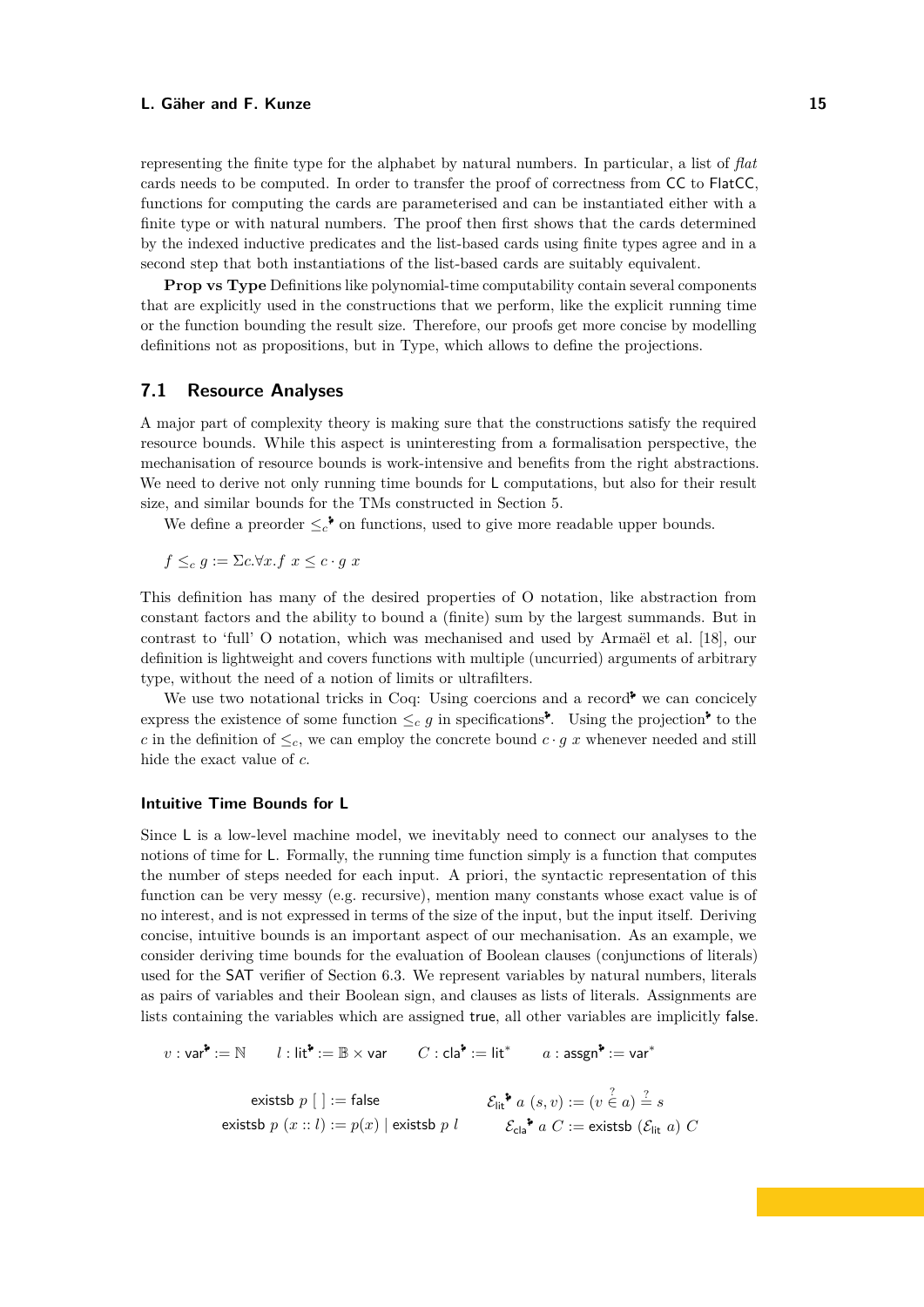Let us assume that we have already analysed  $\mathcal{E}_{\text{lit}}$ . For the time analysis of  $\mathcal{E}_{\text{cla}}$ , we first analyse the higher-order function existsb used in its definition. We start with the (simplified) [recurrences](https://uds-psl.github.io/cook-levin/website/Complexity.L.ComparisonTimeBoundDerivation.html#uptoc_pure._term_existsb)<sup> $\bullet$ </sup> generated by the certifying extraction framework of Forster et al. [\[10\]](#page-16-7), which are phrased in terms of the number of *β*-steps of the extracted L-term:

$$
8 \leq T_{\text{existsb}}(T_f, [])
$$
  

$$
T_f \ h + T_{\text{existsb}}(T_f, l) + 15 \leq T_{\text{existsb}}(T_f, h::l)
$$

where *C* is an L-encodable type and  $T_f: X \to \mathbb{N}$  is the running time function of the argument function  $f: X \to \mathbb{B}$ . Instead of solving this recurrence explicitly for  $T_{\text{existsb}}$ , involving all the constants, we strive for more intuitive bounds in terms of abstract size functions, such as the length of the list. Therefore, we give a bounding solution  $T_{\text{existsb}} \leq_c B_{\text{existsb}}$  for  $B_{\text{existsb}}^{\bullet} := \lambda(T_f, C)$  $B_{\text{existsb}}^{\bullet} := \lambda(T_f, C)$  $B_{\text{existsb}}^{\bullet} := \lambda(T_f, C)$ .  $\sum_{a \in C} T_f a + |C| + 1$  which hides the constants.

With this, we derive bounds for  $\mathcal{E}_{\text{cla}}$ . We make use of the abstract size function [maxVar](https://uds-psl.github.io/cook-levin/website/Complexity.L.ComparisonTimeBoundDerivation.html#uptoc_pure.maxSize)<sup>b</sup> giving the (encoding size of the) maximum variable used in a clause. Assuming that  $T_{\mathcal{E}_{\text{lit}}} \leq_c B_{\mathcal{E}_{\text{lit}}}$  $T_{\mathcal{E}_{\text{lit}}} \leq_c B_{\mathcal{E}_{\text{lit}}}$  $T_{\mathcal{E}_{\text{lit}}} \leq_c B_{\mathcal{E}_{\text{lit}}}$  :=  $\lambda a.(|a| + 1) \cdot (\text{maxVar}(a) + 1)$ , we compositionally obtain the bound  $T_{\mathcal{E}_{\text{cla}}} \leq_c$  $B_{\mathcal{E}_{\text{cls}}}$  $B_{\mathcal{E}_{\text{cls}}}$ <sup>•</sup> :=  $\lambda(a, C)$ .(|*C*| + 1) · (|*a*| + 1) · (maxVar(*a*) + 1) by instantiating the bound for existsb.

To get back to the concrete resource measures of L in the end and obtain bounds in terms of the encoding size, we simply have to prove that the abstract size functions are bounded in terms of the encoding size, e.g. that  $|a| \leq ||a||^2$ .

## <span id="page-15-0"></span>**8 Discussion**

To the best of our knowledge, this paper contains the first mechanisation of a complexitytheoretic result all the way down to a reasonable computational model. Our experiences seem to support the conjecture [\[13\]](#page-16-6) that a  $\lambda$ -calculus is more amenable to mechanising complexity theory than TMs are. This is in large parts due to being able to automatically generate L-code from Coq-code, which makes programming and verifying in L simple, and having recurrences generated in the same process. Still, the resource analysis poses a major overhead over just verifying the functional correctness of reductions as is done in synthetic computability theory [\[9\]](#page-16-2), since we need to derive flat first-order encodings of the problems and of course analyse the running time of the reduction functions.

It may seem ironic that we started out with a quest to move away from TMs, but ended up still using them as an intermediate problem in the reduction chain because of their local computational structure, and because of our experience with mechanising TMs [\[13,](#page-16-6) [14\]](#page-16-14). But the techniques we have for poly-time computability proofs in L are vastly superior to the hypothetical alternative of using TMs as underlying model of computation and veryfing TM-computability of all constructions.

**Future work** This work, the NP-hardness of SAT, now enables a variety of fully mechanised NP-completeness proofs, like the well known 21 NP-complete problems by Karp [\[21\]](#page-17-10), without even knowing what a Turing machine is.

We conjecture that many interesting results in computational complexity theory can be mechanised when phrased in terms of L, as evident by a mechanisation of the time hierarchy theorem we are working on. We want to explore these possibilities in more detail.

Mechanising the agreement between our definition of NP and a TM-definition of NP should be straightforward by reusing simulations in L/TMs we already have.

We are interested in understanding how characterisations of P and NP that are independent from a computational model, like via Fagin's theorem [\[8\]](#page-16-15) or certain type systems [\[19\]](#page-17-11), can be shown equivalent to our characterisations.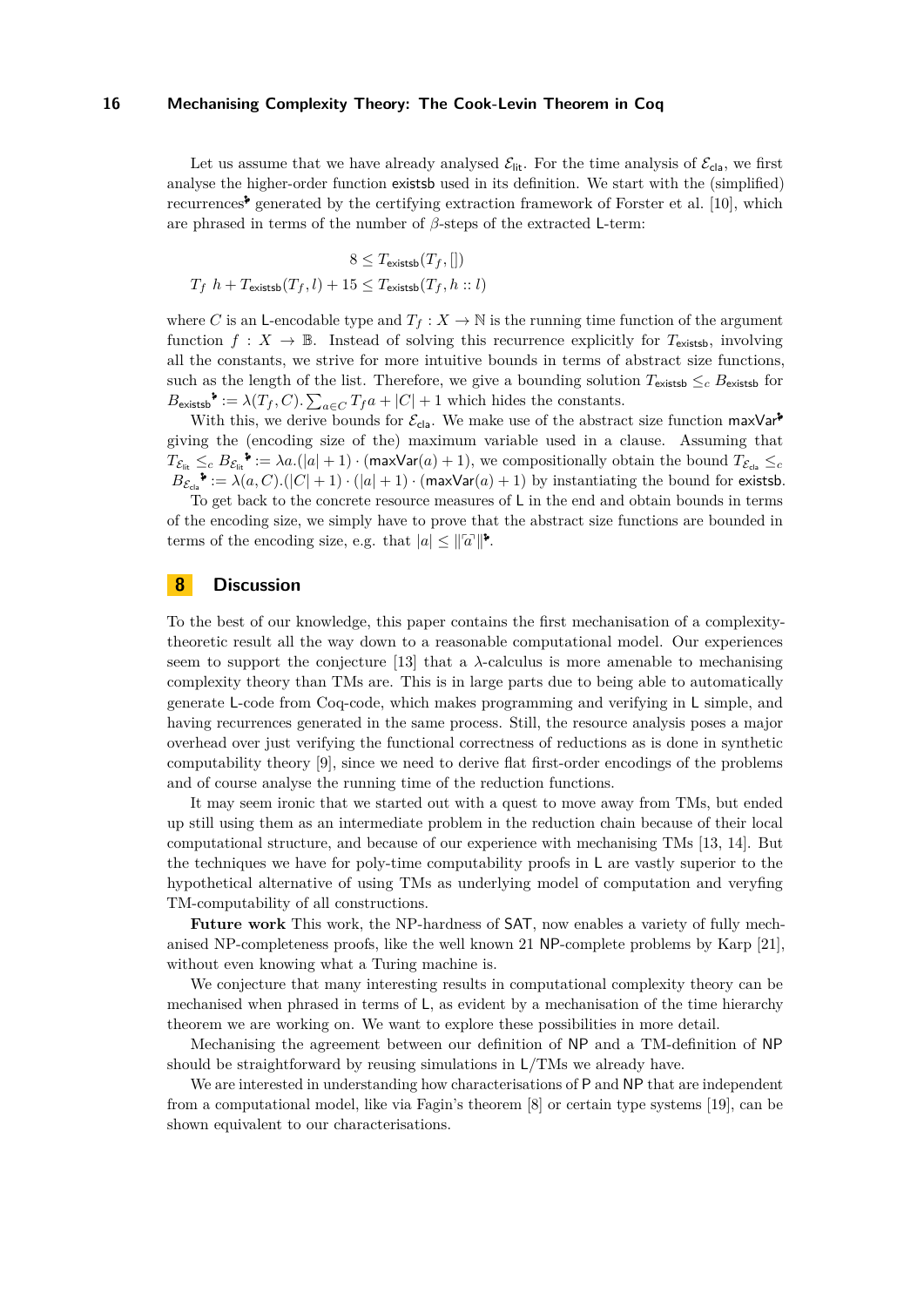#### **References**

- <span id="page-16-5"></span>**1** Andrea Asperti. A formal proof of borodin-trakhtenbrot's gap theorem. In Georges Gonthier and Michael Norrish, editors, *Certified Programs and Proofs*, pages 163–177, Cham, 2013. Springer International Publishing.
- <span id="page-16-4"></span>**2** Andrea Asperti. Reverse complexity. *Journal of Automated Reasoning*, 55:373–388, 2015.
- <span id="page-16-11"></span>**3** Andrea Asperti and Wilmer Ricciotti. A formalization of multi-tape Turing machines. *Theoretical Computer Science*, 603:23–42, 2015.
- <span id="page-16-3"></span>**4** Andrej Bauer. First steps in synthetic computability theory. *Electron. Notes Theor. Comput. Sci.*, 155:5–31, May 2006. [doi:10.1016/j.entcs.2005.11.049](https://doi.org/10.1016/j.entcs.2005.11.049).
- <span id="page-16-13"></span>**5** Guy E. Blelloch and John Greiner. Parallelism in Sequential Functional Languages. In *Proceedings of the seventh international conference on Functional programming languages and computer architecture, FPCA 1995, La Jolla, California, USA, June 25-28, 1995*, pages 226–237, 1995. [doi:10.1145/224164.224210](https://doi.org/10.1145/224164.224210).
- <span id="page-16-1"></span>**6** Mario M. Carneiro. Formalizing computability theory via partial recursive functions. In John Harrison, John O'Leary, and Andrew Tolmach, editors, *10th International Conference on Interactive Theorem Proving, ITP 2019, September 9-12, 2019, Portland, OR, USA*, volume 141 of *LIPIcs*, pages 12:1–12:17. Schloss Dagstuhl - Leibniz-Zentrum für Informatik, 2019. [doi:10.4230/LIPIcs.ITP.2019.12](https://doi.org/10.4230/LIPIcs.ITP.2019.12).
- <span id="page-16-9"></span>**7** Stephen A. Cook. The complexity of theorem-proving procedures. In *Proceedings of the Third Annual ACM Symposium on Theory of Computing*, STOC '71, page 151–158, New York, NY, USA, 1971. Association for Computing Machinery. [doi:10.1145/800157.805047](https://doi.org/10.1145/800157.805047).
- <span id="page-16-15"></span>**8** Ronald Fagin. Generalized first-order spectra, and polynomial. time recognizable sets. *SIAM-AMS Proc.*, 7, 01 1974.
- <span id="page-16-2"></span>**9** Yannick Forster, Dominik Kirst, and Gert Smolka. On synthetic undecidability in Coq, with an application to the Entscheidungsproblem. In *8th ACM SIGPLAN International Conference on Certified Programs and Proofs, CPP 2019, Cascais, Portugal, January 14-15, 2019*, New York, NY, USA, Jan 2019. ACM.
- <span id="page-16-7"></span>**10** Yannick Forster and Fabian Kunze. A Certifying Extraction with Time Bounds from Coq to Call-By-Value Lambda Calculus. In John Harrison, John O'Leary, and Andrew Tolmach, editors, *10th International Conference on Interactive Theorem Proving (ITP 2019)*, volume 141 of *Leibniz International Proceedings in Informatics (LIPIcs)*, pages 17:1–17:19, Dagstuhl, Germany, 2019. Schloss Dagstuhl–Leibniz-Zentrum fuer Informatik.
- <span id="page-16-8"></span>**11** Yannick Forster, Fabian Kunze, and Marc Roth. The weak call-by-value *λ*-calculus is reasonable for both time and space. *Proc. ACM Program. Lang.*, 4(POPL):27:1–27:23, January 2020. [doi:10.1145/3371095](https://doi.org/10.1145/3371095).
- <span id="page-16-10"></span>**12** Yannick Forster, Fabian Kunze, and Maximilian Wuttke. A mechanised proof of the time invariance thesis for the weak call-by-value *λ*-calculus. under review.
- <span id="page-16-6"></span>**13** Yannick Forster, Fabian Kunze, and Maximilian Wuttke. Verified programming of Turing machines in Coq. In *9th ACM SIGPLAN International Conference on Certified Programs and Proofs, CPP 2020, New Orleans, LA, USA, January 20–21, 2020*, New York, NY, USA, 2020. ACM.
- <span id="page-16-14"></span>**14** Yannick Forster, Dominique Larchey-Wendling, Andrej Dudenhefner, Edith Heiter, Dominik Kirst, Fabian Kunze, Gert Smolka, Simon Spies, Dominik Wehr, and Maximilian Wuttke. A Coq library of undecidable problems. In *The Sixth International Workshop on Coq for Programming Languages (CoqPL 2020)*, 2020. URL: [https://github.com/uds-psl/](https://github.com/uds-psl/coq-library-undecidability) [coq-library-undecidability](https://github.com/uds-psl/coq-library-undecidability).
- <span id="page-16-0"></span>**15** Yannick Forster and Gert Smolka. Weak Call-by-Value Lambda Calculus as a Model of Computation in Coq. In *International Conference on Interactive Theorem Proving*, pages 189–206. Springer, 2017.
- <span id="page-16-12"></span>**16** Yannick Forster and Gert Smolka. Weak Call-by-Value Lambda Calculus as a Model of Computation in Coq. In *Interactive Theorem Proving - 8th International Conference, ITP 2017, Brasilia, Brazil, September 26-29, 2017*, Apr 2017.